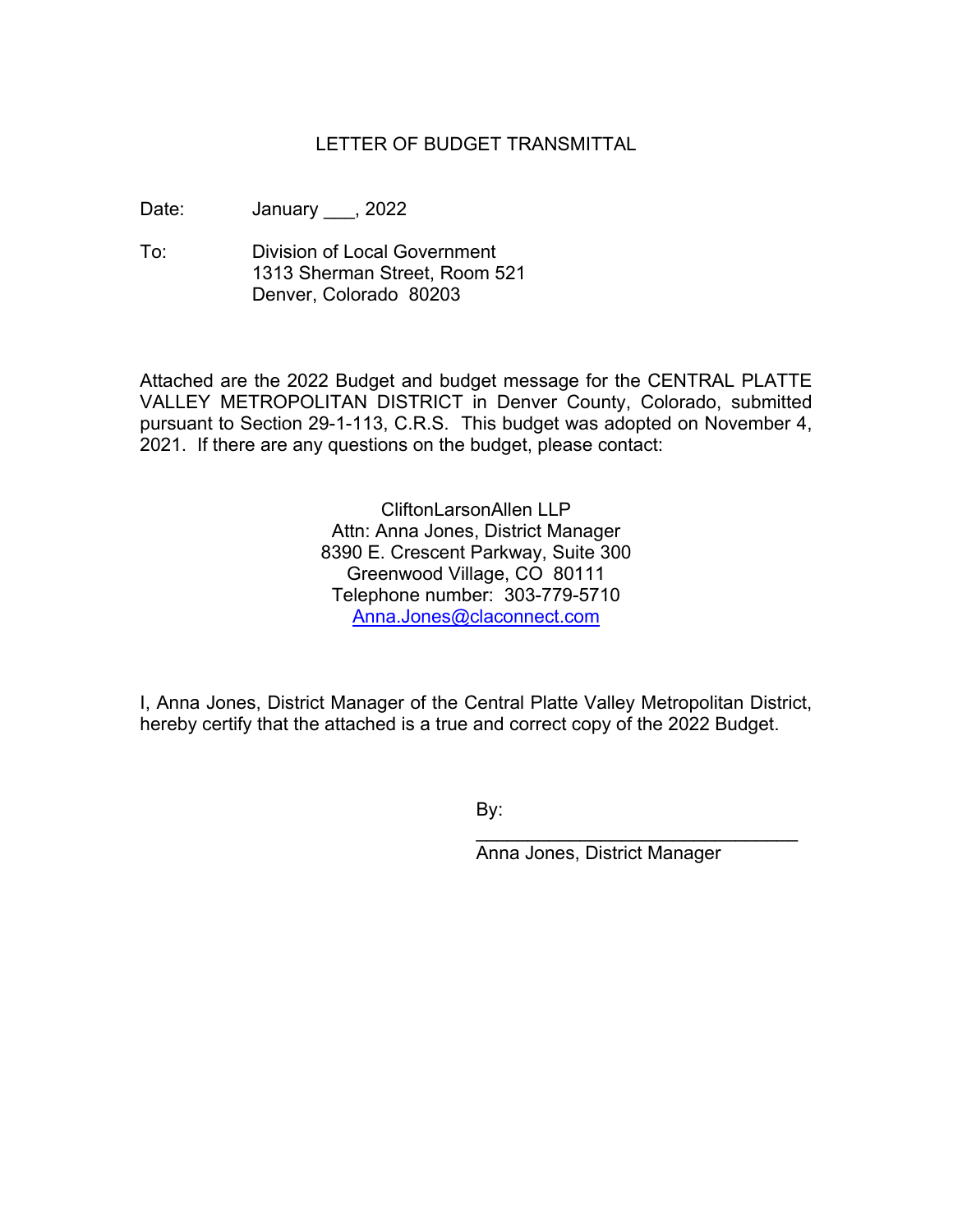## **BUDGET RESOLUTION 2021-11-02 (2022)**

#### **CERTIFIED COPY OF RESOLUTION**

| STATE OF COLORADO       |            |
|-------------------------|------------|
|                         | $\sum S$ . |
| <b>COUNTY OF DENVER</b> |            |

At the special meeting of the Board of Directors of the Central Platte Valley Metropolitan District, City of Denver, County of Denver, Colorado, held at 9:00 A.M. on November 4, 2021 via Zoom, there were present:

Josh Fine, Jay Lambiotte, Derrick Walker and Lindsay Belluomo.

Also present was Dianne Miller of Miller & Associates Law Offices, LLC ("District Counsel"); Anna Jones and Debra Sedgeley of CliftonLarsonAllen LLP ("CLA"), A.J. Zabbia of 68 West Engineers, David Booth of East West Urban Management, Amanda Miller of Downtown Denver Partnership and Cole Kralik of Allied Universal.

 District Counsel reported that, prior to the meeting, legal counsel had notified each of the directors of the date, time and place of this meeting and the purpose for which it was called. District Counsel further reported that this is a special meeting of the Board of Directors of the District and that the notice of the meeting was posted within the boundaries of the District and on the District's website at www.cpvmd.org, and to the best of their knowledge, remains posted to the date of this meeting.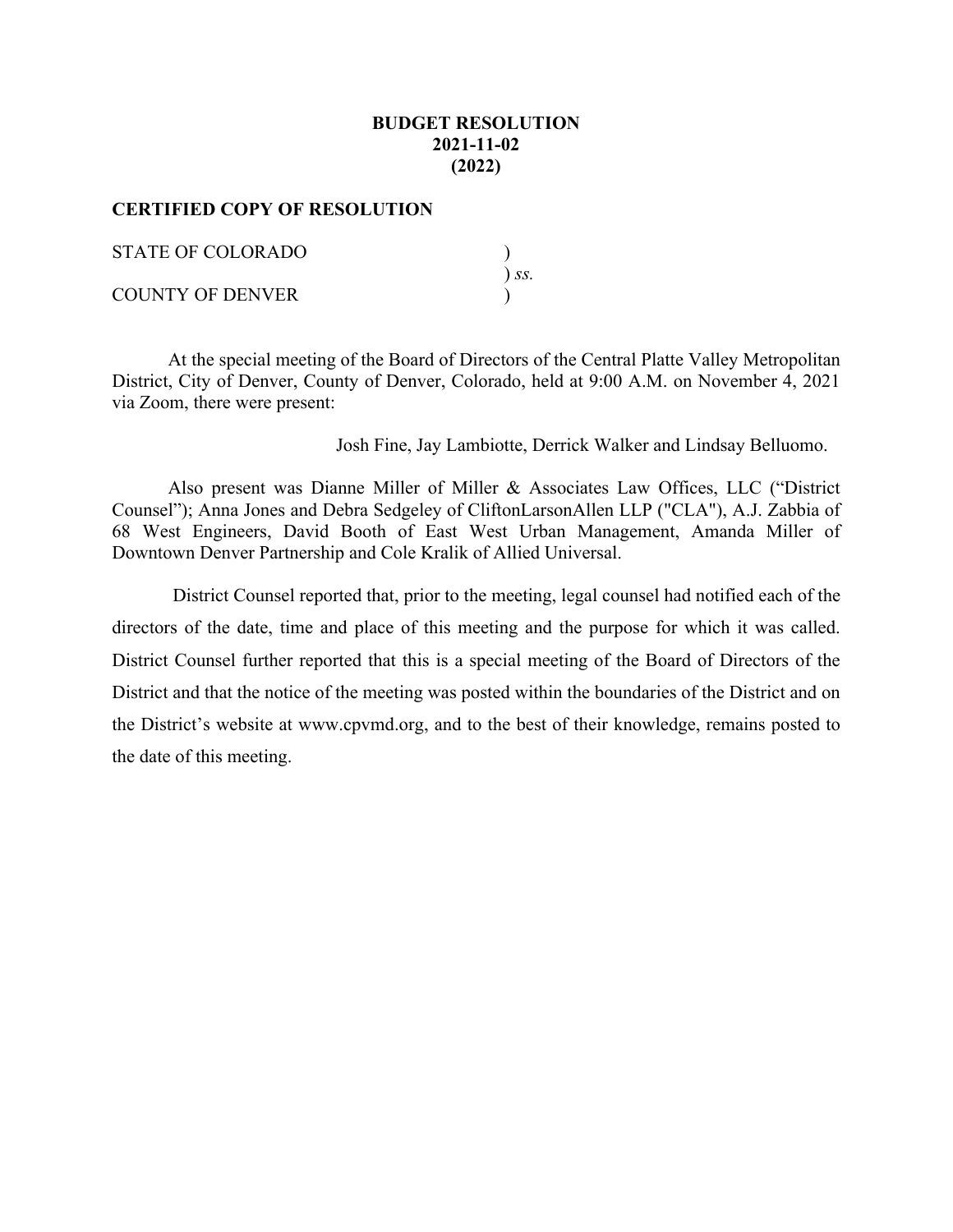Thereupon, Director Walker introduced and moved the adoption of the following Resolution:

#### RESOLUTION

A RESOLUTION SUMMARIZING EXPENDITURES AND REVENUES FOR EACH FUND AND ADOPTING A BUDGET AND APPROPRIATING SUMS OF MONEY TO EACH FUND IN THE AMOUNTS AND FOR THE PURPOSES SET FORTH HEREIN FOR THE CENTRAL PLATTE VALLEY COORDINATION METRPOLITAN DISTRICT, CITY OF DENVER, COUNTY OF DENVER, COLORADO, FOR THE CALENDAR YEAR BEGINNING ON THE FIRST DAY OF JANUARY, 2022 AND ENDING ON THE LAST DAY OF DECEMBER, 2022.

WHEREAS, the Board of Directors (the "Board") of the Central Platte Valley Coordination Metropolitan District (the "District") has authorized its treasurer and legal counsel to prepare and submit a proposed budget to said governing body no later than October 15, 2021; and

WHEREAS, the proposed 2022 budget has been submitted to the Board for its consideration; and

WHEREAS, upon due and proper notice, posted in accordance with Colorado law and published on November 3, 2021, said proposed budget was open for inspection by the public at a designated place, a public hearing was held at 9:00 a.m. on Thursday, November 4, 2021, and interested electors were given the opportunity to file or register any objections to said proposed budget; and

WHEREAS, the budget being adopted by the Board has been prepared based on the best information available to the Board regarding the effects of Article X, Section 20 of the Colorado Constitution; and

WHEREAS, whatever increases may have been made in the expenditures, like increases were added to the revenues so that the budget remains in balance, as required by law.

## NOW, THEREFORE, BE IT RESOLVED BY THE BOARD OF DIRECTORS OF THE CENTRAL PLATTE VALLEY METROPOLITAN DISTRICT, DENVER, COLORADO, AS FOLLOWS:

Section 1. Summary of 2022 Revenues and 2022 Expenditures. That the estimated revenues and expenditures for each fund for fiscal year 2022, as more specifically set forth in the budget attached hereto, are accepted and approved.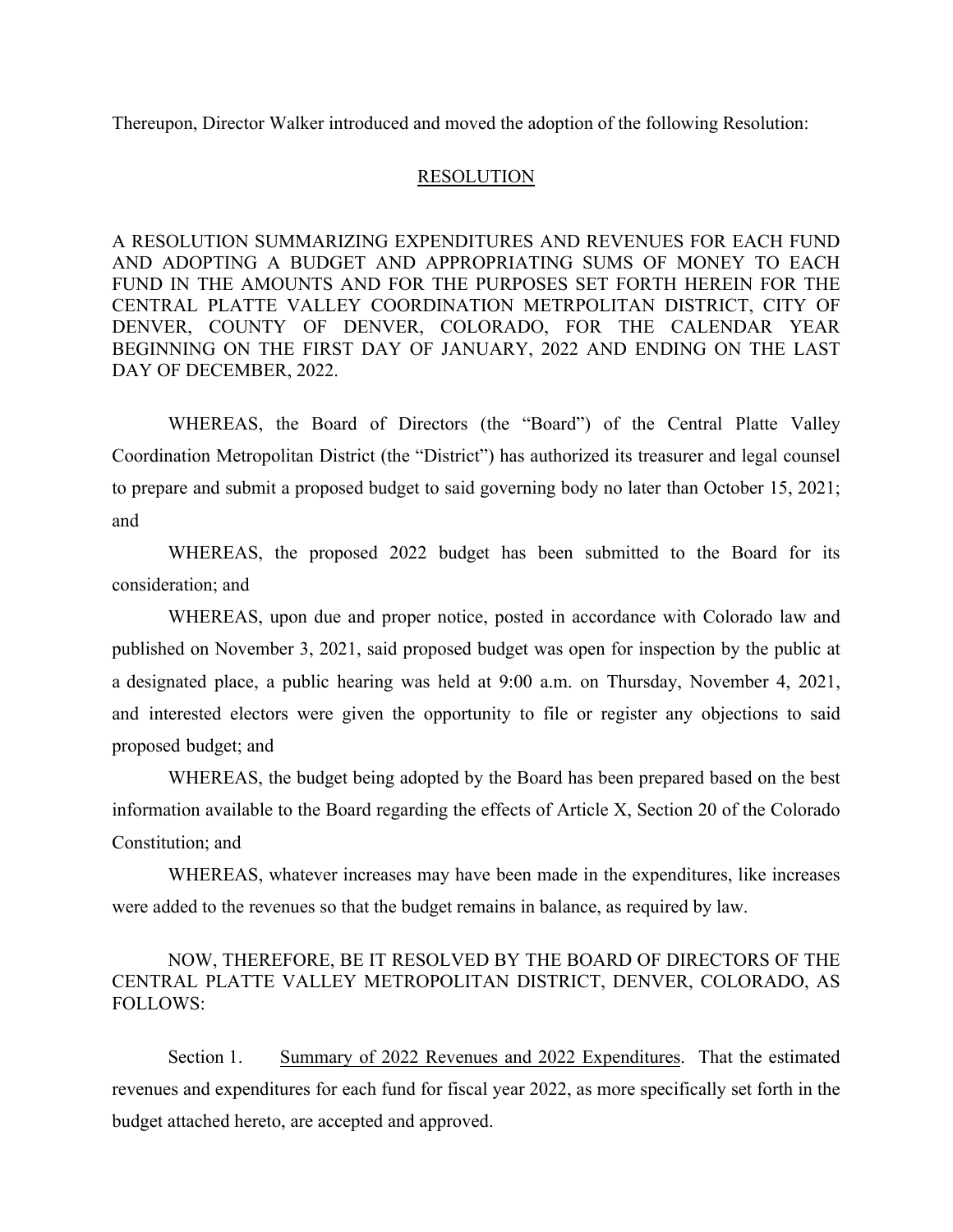Section 2. Adoption of Budget. That the budget as submitted, or as amended, and attached hereto and incorporated herein is approved and adopted as the budget of the District for fiscal year 2022.

Section 3. 2022 Levy of General Property Taxes. That the foregoing budget indicates that the amount of money necessary to balance the budget for the General Fund for operating expenses is \$818,923 and that the 2021 valuation for assessment, as certified by the Denver County Assessor, is \$102,365,347. That for the purposes of meeting all general operating expenses of the District during the 2022 budget year, there is hereby levied a tax of 8.000 mills upon each dollar of the total valuation of assessment of all taxable property within the District for the year 2022.

Section 4. 2022 Levy of Debt Retirement Expenses. That the foregoing budget indicates that the amount of money necessary to balance the budget for the Debt Service Fund for debt retirement expense is \$1,228,384 and that the 2021 valuation for assessment, as certified by the Denver County Assessor, is \$102,365,347. That for the purposes of meeting all debt retirement expenses of the District during the 202 budget y ear, there is hereby levied a tax of 12.000 mills upon each dollar of the total valuation of assessment of all taxable property within the District for the year 2022.

Section 5. 2022 Levy of Debt Retirement Expenses for Excluded Area. That the foregoing budget indicates that the amount of money from general property taxes necessary to balance the budget for the Debt Service Fund for debt retirement expense within the excluded boundaries of the District is  $\frac{7}{8}$  739,48 \_\_\_\_\_\_\_, and that the 2022 valuation for assessment, as certified by the Denver County Assessor, is  $\frac{1}{8}$  92,435,89 cannot hat, for the purposes of meeting all debt retirement expenses of the District within its excluded area during the 2022 budget year, there is hereby levied a tax  $\&6f \quad 8.00$  mills upon each dollar of the total valuation of assessment of all taxable property within the excluded area of the District for the year 2022.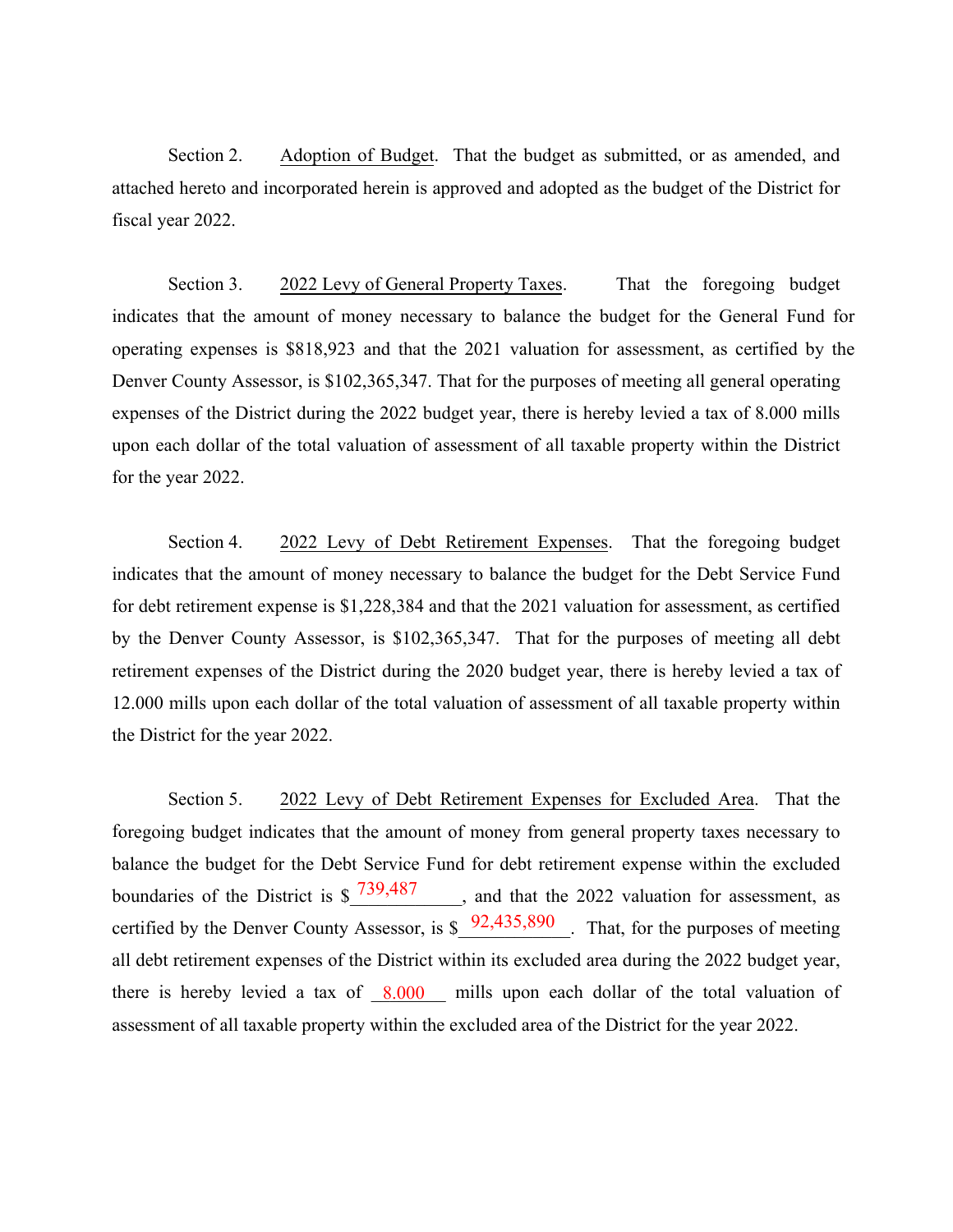Section 6. Certification to Board of County Commissioners. That the attorney, accountant or manager for the District is hereby authorized and directed to certify to the Denver County Board of County Commissioners, no later than December 15, 2021, the mill levies for the District hereinabove determined and set. That said certification shall be substantially in the same form as attached hereto and incorporated herein by this reference.

Section 7. Appropriations. That the amounts set forth as expenditures and balances remaining, as specifically allocated in the budget attached hereto, are hereby appropriated from the revenue of each fund, to each fund, for the purposes stated and no other.

Section 8. Budget Certification. That the Budget shall be certified by the Secretary/Treasurer of the District and made a part of the public records of the District.

The foregoing Resolution was seconded by Director Belluomo.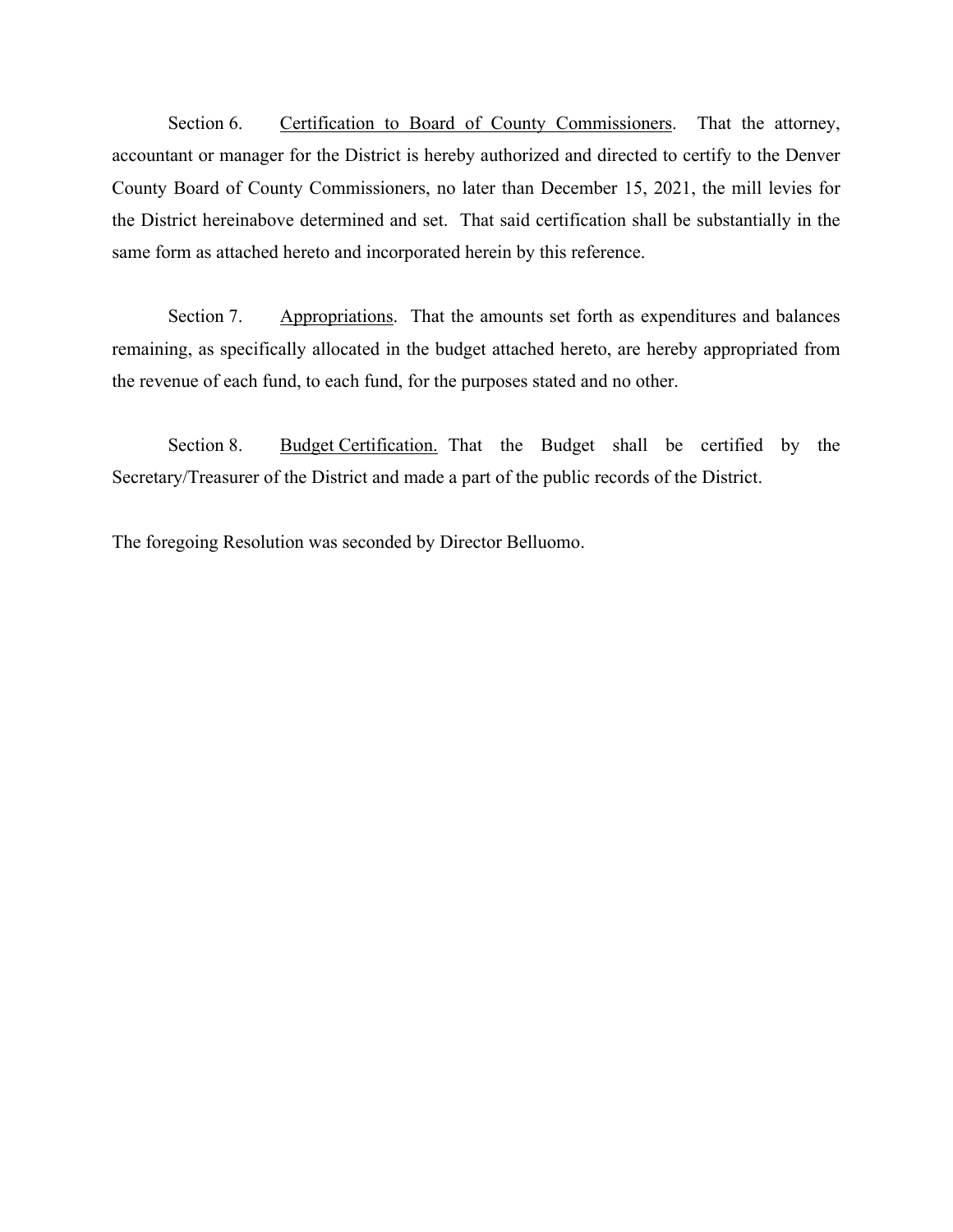## RESOLUTION APPROVED AND ADOPTED ON NOVEMBER 4, 2021.

## CENTRAL PLATTE VALLEY METROPOLITAN DISTRICT

By:

-DocuSigned by:

**Amy Cara, President** 

ATTEST:

-DocuSigned by:

Josh Fine

l

Josh Fine, Secretary/Treasurer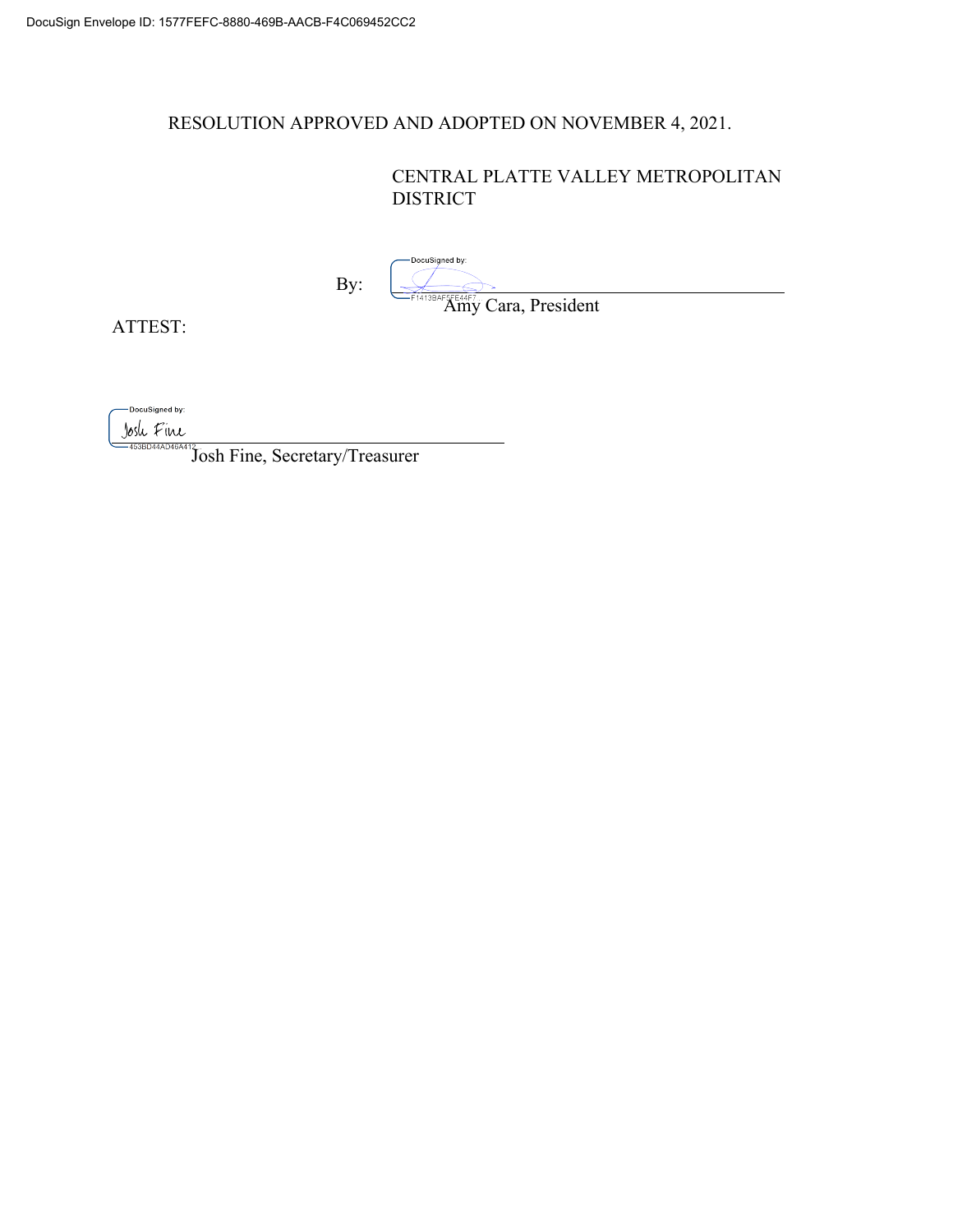## STATE OF COLORADO COUNTY OF DENVER CENTRAL PLATTE VALLEY METROPOLITAN DISTRICT

, hereby certify that I am a director and the duly elected and qualified Secretary/Treasurer of the Central Platte Valley Metropolitan District (the "District"), and that the foregoing constitutes a true and correct copy of the record of proceedings of the Board of Directors of said District adopted at a meeting of the Board of Directors of the District held at 9:00 A.M. on November 4, 2021, via Zoom as recorded in the official record of the proceedings of the District, insofar as said proceedings relate to the budget hearing for fiscal year 2022; that said proceedings were duly had and taken; that the meeting was duly held; and that the persons were present at the meeting as therein shown. Josh Fine

IN WITNESS WHEREOF, I have hereunto subscribed my name on $\frac{11}{10}$ /2021, 2021.

-DocuSianed by:

Josh Fine, Secretary/Treasurer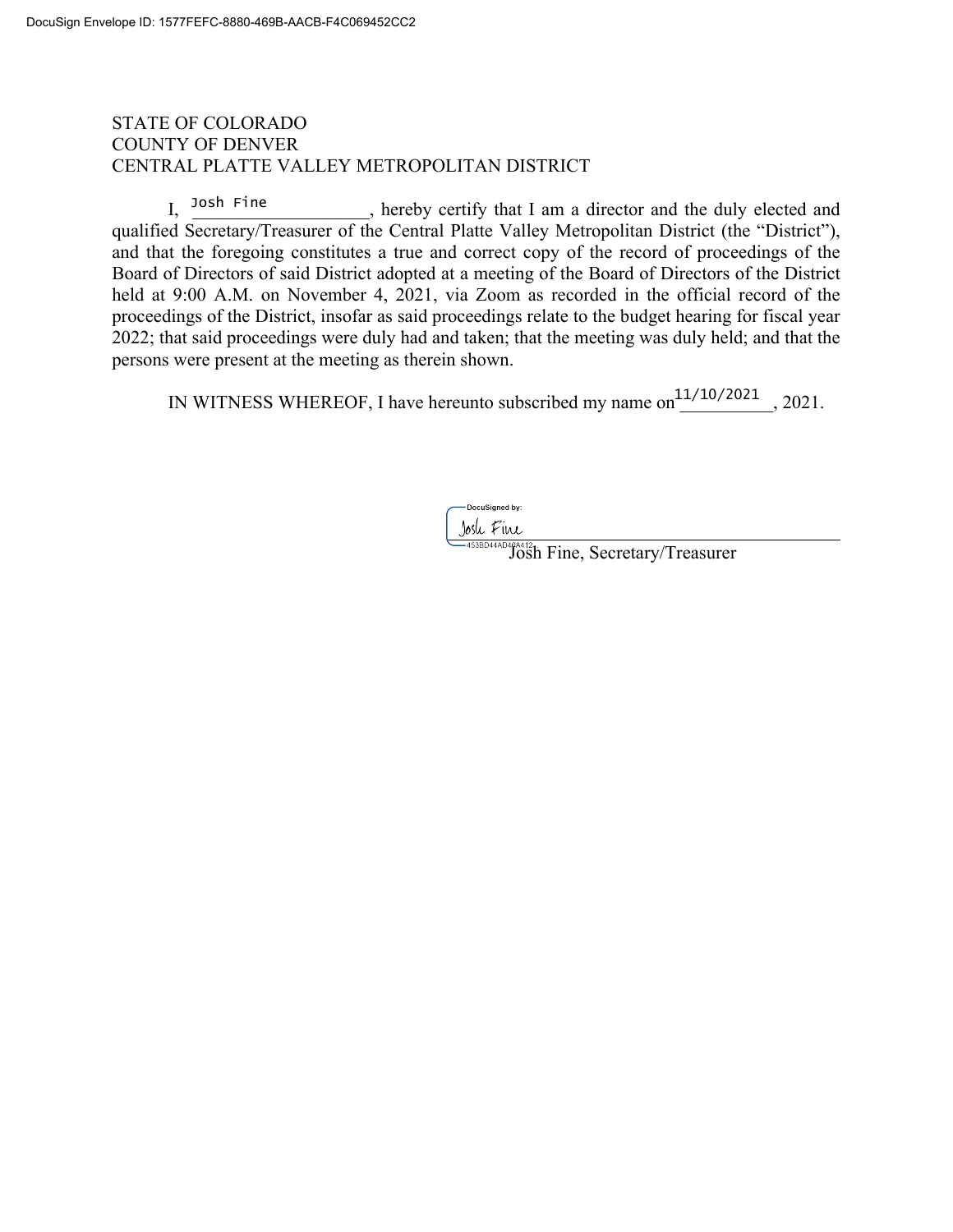## **EXHIBIT A BUDGET DOCUMENT & BUDGET MESSAGE**

## **CENTRAL PLATTE VALLEY METROPOLITAN DISTRICT 2022 BUDGET**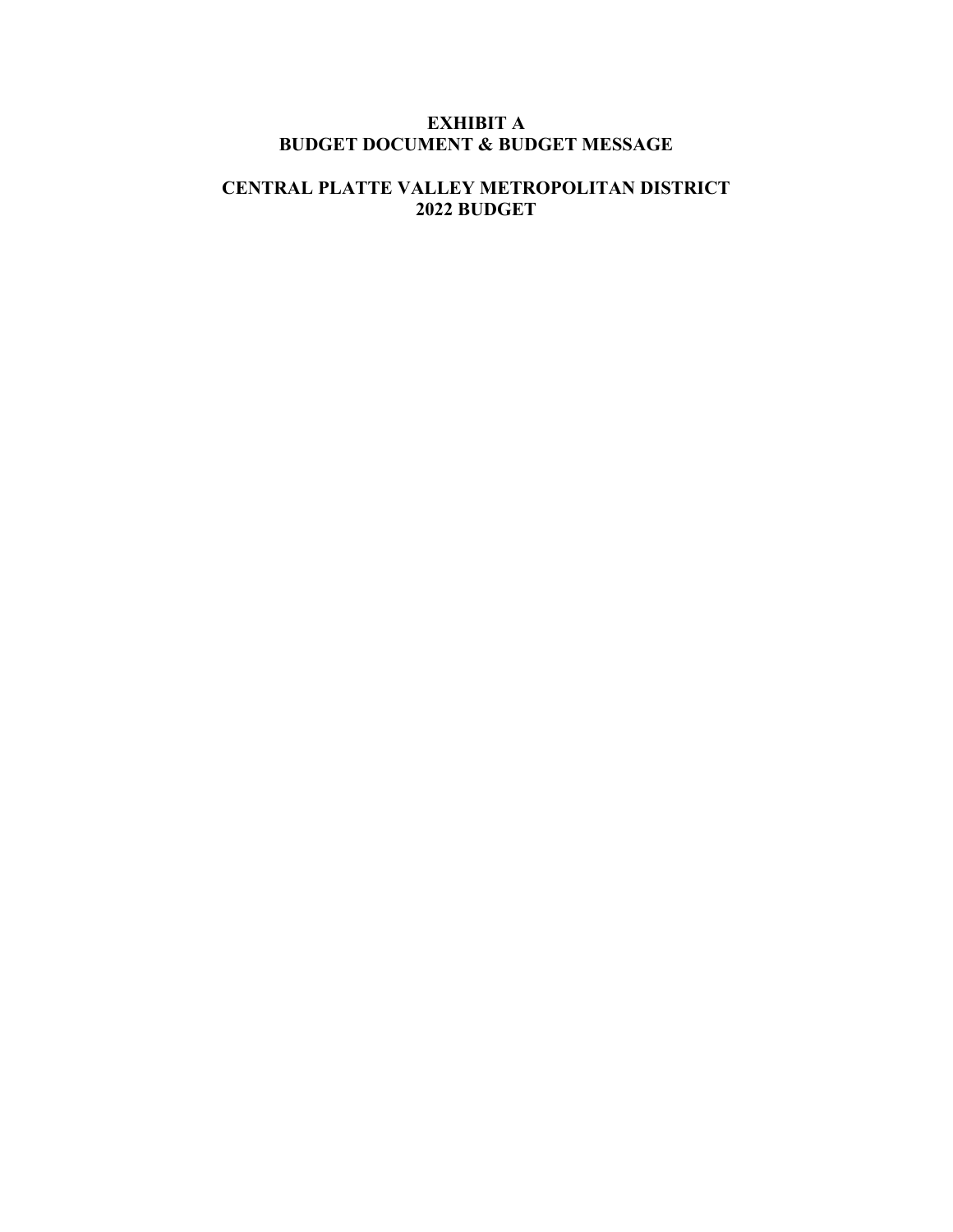## **CENTRAL PLATTE VALLEY METROPOLITAN DISTRICT**

## **ANNUAL BUDGET**

**FOR THE YEAR ENDING DECEMBER 31,** 2022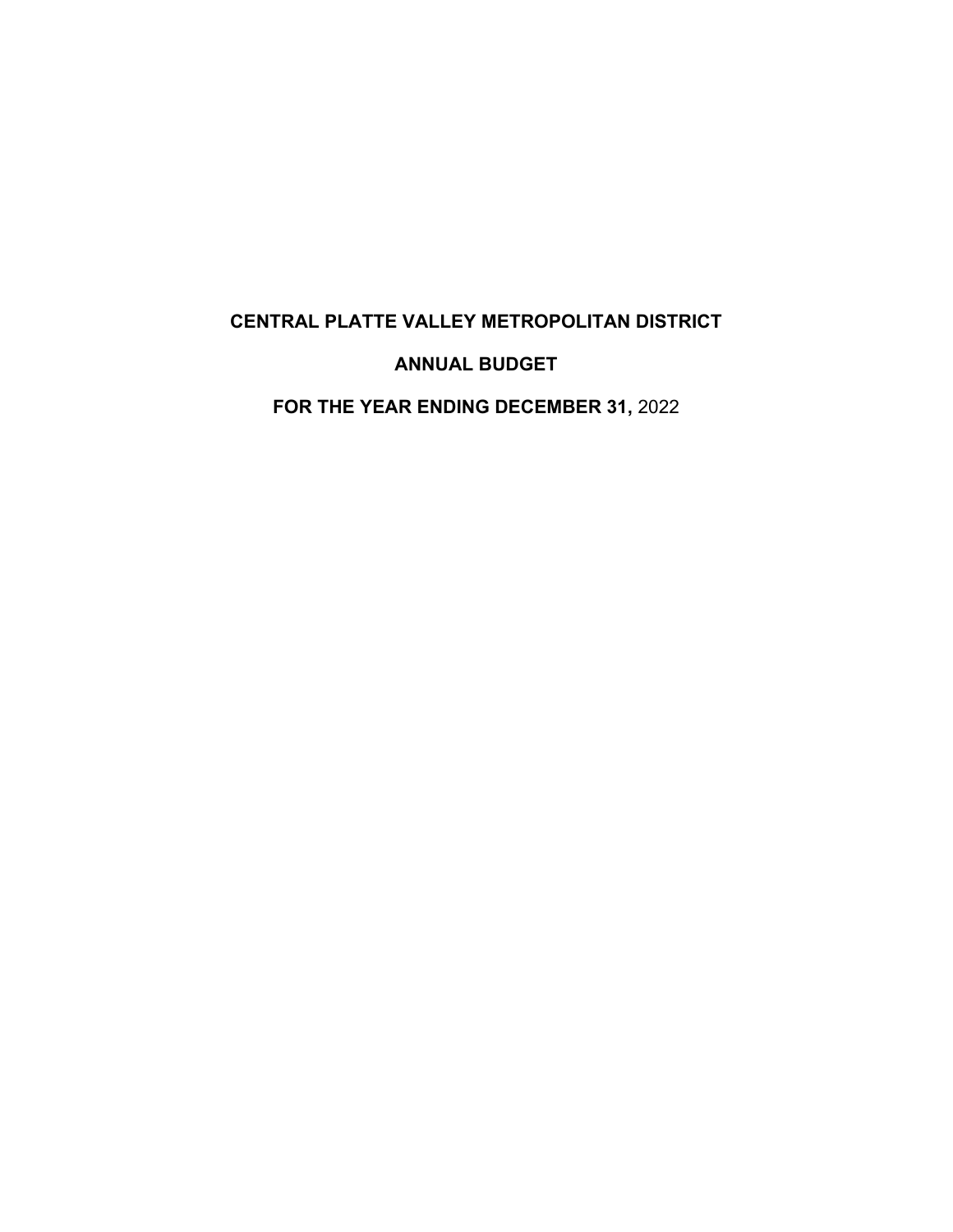#### **For the Years Ended and Ending December 31, CENTRAL PLATTE VALLEY METROPOLITAN DISTRICT SUMMARY 2022 BUDGET WITH 2019 ACTUAL AND 2020 ESTIMATED**

|                                      | <b>ACTUAL</b><br>2020 | <b>ESTIMATED</b><br>2021 | <b>BUDGET</b><br>2022 |
|--------------------------------------|-----------------------|--------------------------|-----------------------|
| <b>BEGINNING FUND BALANCES</b>       | \$<br>10,192,855      | \$<br>11,039,184         | \$<br>13,075,765      |
| <b>REVENUE</b>                       |                       |                          |                       |
| Property taxes - net                 | 2,442,833             | 2,810,000                | 2,786,794             |
| Specific ownership tax               | 438,837               | 445,000                  | 415,660               |
| TIF taxes                            | 5,609,557             | 5,685,000                | 5,526,469             |
| Net investment income                | 77,996                | 6,650                    | 13,600                |
| Other revenue                        | 200                   | 1,521                    |                       |
| Total revenue                        | 8,569,423             | 8,948,171                | 8,742,523             |
| <b>TRANSFERS IN</b>                  | 1,275,000             | 1,200,000                | 560,000               |
| Total funds available                | 20,037,278            | 21,187,355               | 22,378,288            |
| <b>EXPENDITURES</b><br>General       |                       |                          |                       |
| Accounting                           | 49,866                | 56,000                   | 62,000                |
| Audit                                | 7,000                 | 7,000                    | 7,200                 |
| County Treasurer's fees              | 24,426                | 28,100                   | 27,870                |
| Director fees                        | 4,900                 | 5,400                    | 6,000                 |
| Dues and licenses                    | 3,653                 | 4,238                    | 4,500                 |
| Election costs                       | 1,969                 |                          | 5,000                 |
| Engineering                          | 9,692                 | 12,000                   | 10,000                |
| Insurance and bonds                  | 46,990                | 49,037                   | 54,000                |
| Legal                                | 62,815                | 47,000                   | 52,000                |
| Management                           | 58,156                | 38,000                   | 42,000                |
| Miscellaneous                        | 1,063                 | 1,000                    | 1,000                 |
| Payroll taxes                        | 375                   | 413                      | 459                   |
| Web site maintenance<br>Debt Service | 2,655                 | 2,500                    | 2,500                 |
| Bond principal                       | 1,670,000             | 1,745,000                | 1,830,000             |
| Bond interest                        | 3,026,096             | 2,960,850                | 2,892,651             |
| Trustee/paying agent fees            | 6,000                 | 6,000                    | 6,000                 |
| Capital outlay                       | 978,618               | 78,000                   | 1,445,000             |
| Contingency                          |                       | 13,552                   | 36,820                |
| Total expenditures                   | 5,957,524             | 5,054,090                | 6,485,000             |
| <b>TRANSFERS OUT</b>                 |                       |                          |                       |
| Payment to CPV Coordination District | 1,765,570             | 1,857,500                | 2,735,000             |
| Interfund transfer                   | 1,275,000             | 1,200,000                | 560,000               |
|                                      | 3,040,570             | 3,057,500                | 3,295,000             |
| Total expenditures and transfers out |                       |                          |                       |
| requiring appropriation              | 8,998,094             | 8,111,590                | 9,780,000             |
| <b>ENDING FUND BALANCES</b>          | \$<br>11,039,184      | \$<br>13,075,765         | \$<br>12,598,288      |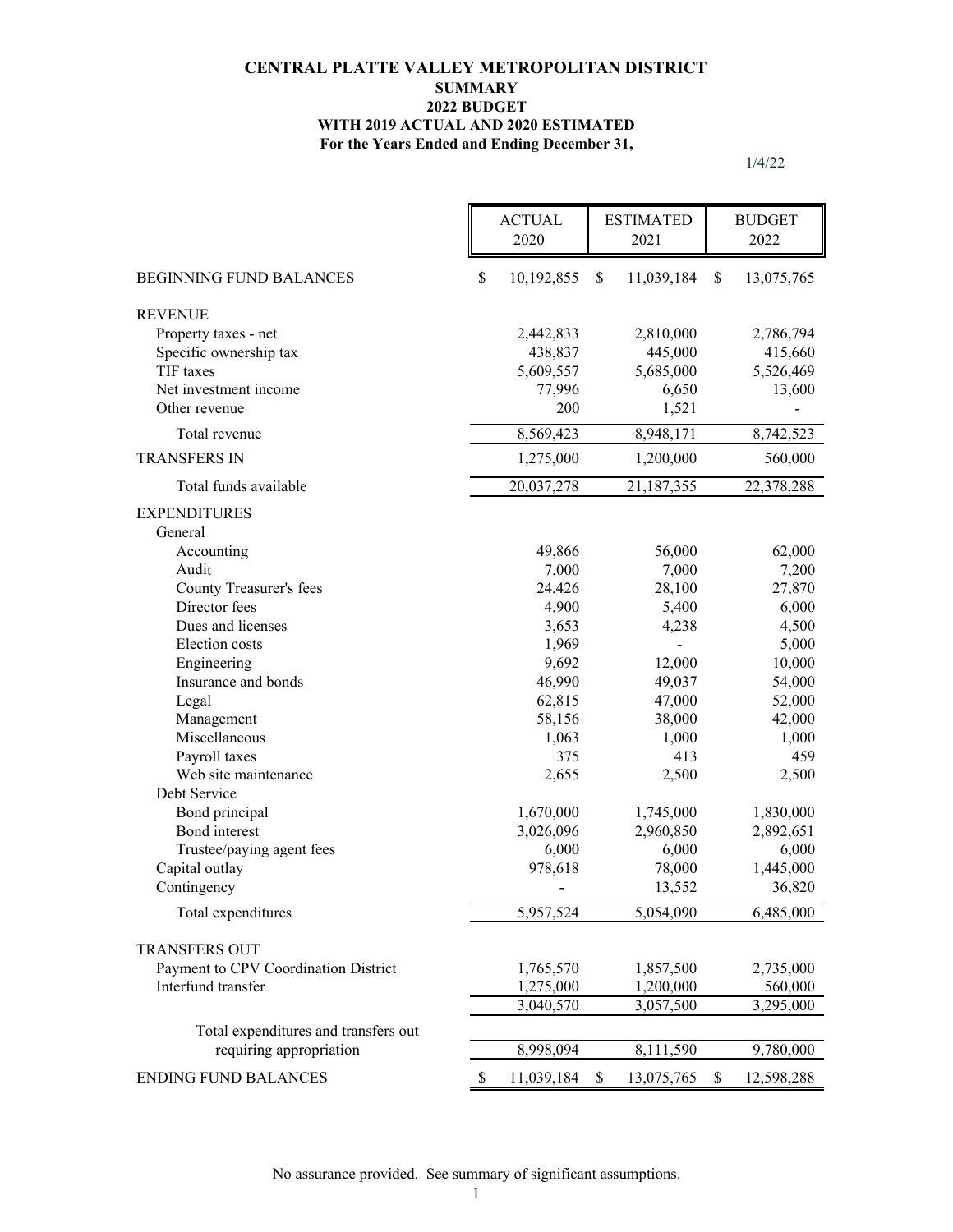#### **CENTRAL PLATTE VALLEY METROPOLITAN DISTRICT PROPERTY TAX SUMMARY INFORMATION For the Years Ended and Ending December 31,**

Ē.

1/4/22

5

|                                                                                   |    | <b>ACTUAL</b><br>2020 |    | <b>ESTIMATED</b><br>2021 |    | <b>BUDGET</b><br>2022 |
|-----------------------------------------------------------------------------------|----|-----------------------|----|--------------------------|----|-----------------------|
|                                                                                   |    |                       |    |                          |    |                       |
| <b>ASSESSED VALUATION - DENVER COUNTY</b><br><b>OPERATING PORTION OF DISTRICT</b> | S  | 387,729,000           | S  | 387,190,060              | S  | 381,479,920           |
| Commercial/Industrial                                                             | S  | 345,520,470           | S  | 342,614,630              | \$ | 337,204,010           |
| Vacant land                                                                       |    | 2,318,990             |    | 2,318,990                |    | 2,782,760             |
| State assessed                                                                    |    | 2,324,700             |    | 2,323,700                |    | 2,243,100             |
| Personal property                                                                 |    | 21,615,520            |    | 24,412,760               |    | 22,916,850            |
| Residential                                                                       |    | 15,949,320            |    | 15,531,270               |    | 16,333,200            |
| Less: TIF Increment                                                               |    | (288, 728, 069)       |    | (292, 879, 802)          |    | (279, 114, 573)       |
|                                                                                   |    | 99,000,931            |    | 94, 321, 548             |    | 102,365,347           |
| Adjustments to final AV                                                           |    |                       |    |                          |    |                       |
| Certified Assessed Value                                                          | S  | 99,000,931            | S  | 94,321,548               | \$ | 102,365,347           |
| <b>MILL LEVY</b>                                                                  |    |                       |    |                          |    |                       |
| General                                                                           |    | 8.000                 |    | 8.000                    |    | 8.000                 |
| Debt Service - 2013A bonds                                                        |    | 8.000                 |    | 8.000                    |    | 8.000                 |
| Debt Service - 2014B bonds                                                        |    | 4.000                 |    | 4.000                    |    | 4.000                 |
| Total mill levy                                                                   |    | 20.000                |    | 20.000                   |    | 20.000                |
| PROPERTY TAXES                                                                    |    |                       |    |                          |    |                       |
| OPERATING PORTION OF DISTRICT                                                     |    |                       |    |                          |    |                       |
| General                                                                           | \$ | 792,007               | \$ | 754,572                  | S  |                       |
| Debt Service - 2013A bonds                                                        |    | 792,007               |    | 754,572                  |    | 818,923<br>818,923    |
| Debt Service - 2014B bonds                                                        |    | 396,004               |    | 377,286                  |    | 409,461               |
|                                                                                   |    |                       |    |                          |    |                       |
| Levied property taxes                                                             |    | 1,980,019             |    | 1,886,431                |    | 2,047,307             |
| Adjustments for rebates/delinquencies                                             |    | (272, 758)            |    | 203,569                  |    |                       |
| Budgeted property taxes                                                           | S  | 1,707,261             | S  | 2,090,000                | S  | 2,047,307             |
| <b>ASSESSED VALUATION - DENVER COUNTY</b>                                         |    |                       |    |                          |    |                       |
| <b>DEBT SERVICE ONLY EXCLUDED PROPERTY</b>                                        |    |                       |    |                          |    |                       |
| Residential                                                                       | \$ | 84,404,700            | S  | 75,664,280               | \$ | 77,772,530            |
| Commercial/Industrial                                                             |    | 4,223,420             |    | 13,056,500               |    | 12,303,370            |
| Vacant land                                                                       |    | 60                    |    | 60                       |    | 60                    |
| Personal property                                                                 |    | 2,234,190             |    | 775,060                  |    | 1,024,630             |
| State assessed                                                                    |    | 1,280,100             |    | 1,220,000                |    | 1,335,300             |
|                                                                                   |    |                       |    |                          |    |                       |
|                                                                                   |    | 92,142,470            |    | 90,715,900               |    | 92,435,890            |
| Adjustments to final AV<br>Certified Assessed Value                               |    | 92,142,470            | S  | 90,715,900               | \$ | 92,435,890            |
| <b>MILL LEVY</b>                                                                  |    |                       |    |                          |    |                       |
| Debt Service - 2013 bonds                                                         |    | 8.000                 |    | 8.000                    |    | 8.000                 |
|                                                                                   |    |                       |    |                          |    |                       |
| Total mill levy                                                                   |    | 8.000                 |    | 8.000                    |    | 8.000                 |
| PROPERTY TAXES                                                                    |    |                       |    |                          |    |                       |
| DEBT SERVICE ONLY EXCLUDED PROPERTY                                               |    |                       |    |                          |    |                       |
| Debt Service - 2013A bonds                                                        |    | 737,140               |    | 725,727                  |    | 739,487               |
| Levied property taxes                                                             |    | 737,140               |    | 725,727                  |    | 739,487               |
| Adjustments for rebates/delinquencies                                             |    | (1, 568)              |    | (5, 727)                 |    |                       |
| Budgeted property taxes                                                           | \$ | 735,572               | S  | 720,000                  | \$ | 739,487               |
|                                                                                   |    |                       |    |                          |    |                       |
| <b>BUDGETED PROPERTY TAXES</b>                                                    |    |                       |    |                          |    |                       |
| General                                                                           | \$ | 682,904               | \$ | 836,000                  | \$ | 818,923               |
| Debt Service - Operating District                                                 |    | 1,024,357             |    | 1,254,000                |    | 1,228,384             |
| Debt Service - Excluded Area                                                      |    | 735,572               |    | 720,000                  |    | 739,487               |
|                                                                                   | \$ | 2,442,833             | \$ | 2,810,000                | \$ | 2,786,794             |
|                                                                                   |    |                       |    |                          |    |                       |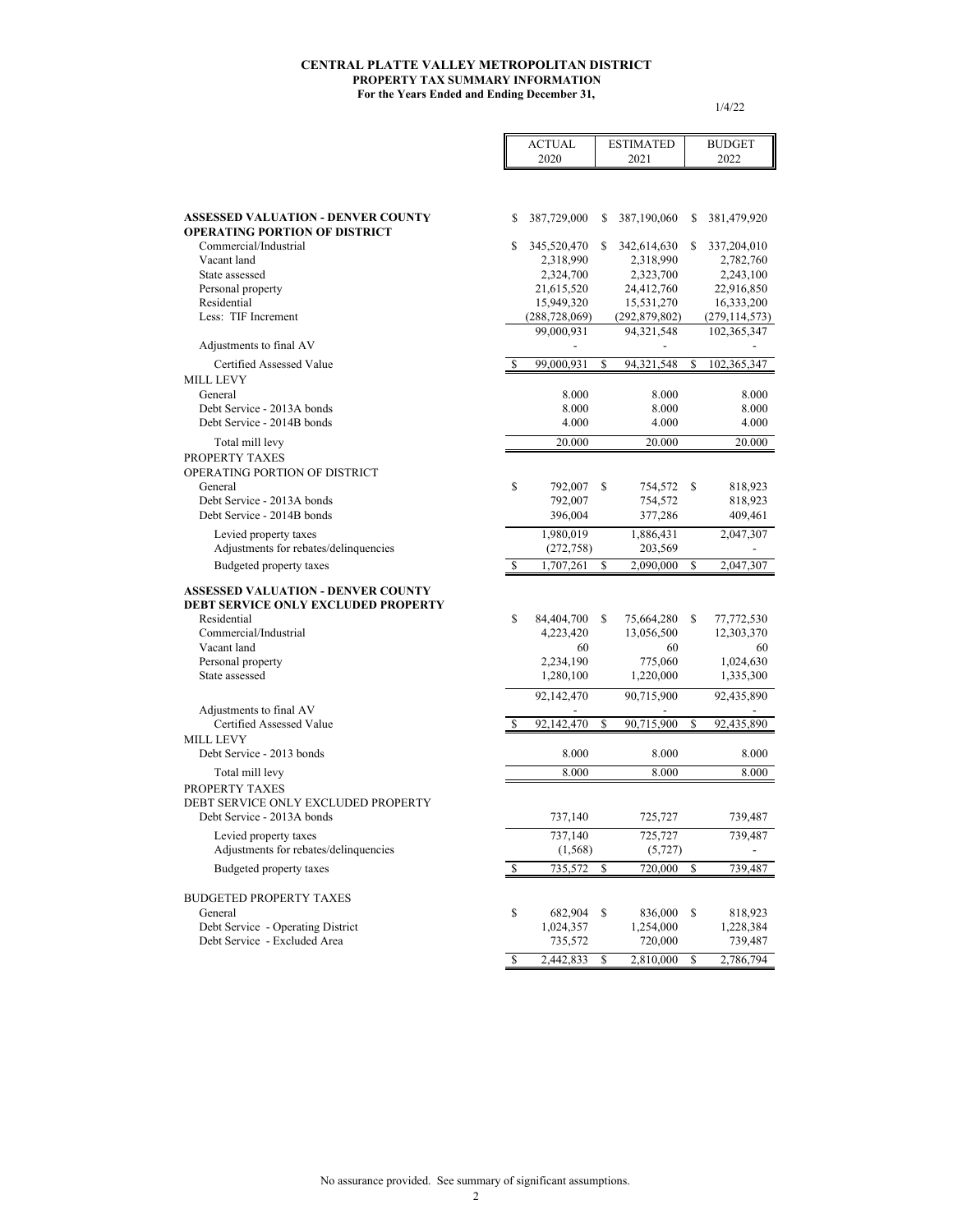#### **For the Years Ended and Ending December 31, CENTRAL PLATTE VALLEY METROPOLITAN DISTRICT PROPERTY TAX SUMMARY INFORMATION**

|                                                                |               | <b>ACTUAL</b> | <b>ESTIMATED</b> |             |    | <b>BUDGET</b> |
|----------------------------------------------------------------|---------------|---------------|------------------|-------------|----|---------------|
|                                                                |               | 2020          |                  | 2021        |    | 2022          |
|                                                                |               |               |                  |             |    |               |
| <b>TIF INCREMENT</b>                                           | S             | 288,728,069   | S                | 292,879,802 | S  | 279, 114, 573 |
| <b>MILL LEVY</b>                                               |               |               |                  |             |    |               |
| General                                                        |               | 8.000         |                  | 8.000       |    | 8.000         |
| Debt Service - 2013A bonds                                     |               | 8.000         |                  | 8.000       |    | 8.000         |
| Debt Service - 2014B bonds                                     |               | 4.000         |                  | 4.000       |    | 4.000         |
| Total mill levy                                                |               | 20.000        |                  | 20.000      |    | 20.000        |
| TIF REIMBURSEMENT<br>OPERATING PORTION OF DISTRICT             |               |               |                  |             |    |               |
| General                                                        | S             | 2,309,825     | S                | 2,343,038   | \$ | 2,232,917     |
| Debt Service - 2013A bonds<br>Debt Service - 2014B bonds       |               | 2,309,825     |                  | 2,343,038   |    | 2,232,917     |
|                                                                |               | 1,154,912     |                  | 1,171,519   |    | 1,116,458     |
| <b>TIF Reimbursement</b>                                       |               | 5,774,561     |                  | 5,857,596   |    | 5,582,291     |
| Less: Treasurer fees                                           |               | (57,746)      |                  | (58, 576)   |    | (55, 823)     |
| Adjustments for actuals                                        |               | (107, 259)    |                  | (114,020)   |    |               |
| <b>Budgeted TIF Reimbursement</b>                              | $\mathcal{S}$ | 5,609,557     | S                | 5,685,000   | \$ | 5,526,469     |
| <b>BUDGETED TIF REIMBURSEMENT</b>                              |               |               |                  |             |    |               |
| TIF - General                                                  |               | 2,243,823     |                  | 2,274,000   |    | 2,210,587     |
| TIF - Debt Service                                             |               | 3,365,734     |                  | 3,411,000   |    | 3,315,881     |
|                                                                | S             | 5,609,557     | S                | 5,685,000   | S  | 5,526,469     |
| <b>COMBINED PAYMENTS</b>                                       |               |               |                  |             |    |               |
| General - Property taxes levied by District                    | S             | 682,904       | S                | 836,000     | S  | 818,923       |
| General - TIF Reimbursement                                    |               | 2,243,823     |                  | 2,274,000   |    | 2,210,587     |
| Total revenue for Operations                                   |               | 2,926,727     |                  | 3,110,000   |    | 3,029,510     |
| Debt Service - 2013A Bonds - Property taxes levied by District |               | 1,418,477     |                  | 1,560,180   |    | 1,562,505     |
| Debt Service - 2013A Bonds - TIF Reimbursement                 |               | 2,243,823     |                  | 2,285,370   |    | 2,221,640     |
| Total revenue for 2013A Bonds                                  |               | 3,662,300     |                  | 3,845,550   |    | 3,784,145     |
| Debt Service - 2014B Bonds - Property taxes levied by District |               | 341,452       |                  | 413,820     |    | 405,367       |
| Debt Service - 2014B Bonds - TIF Reimbursement                 |               | 1,121,911     |                  | 1,125,630   |    | 1,094,241     |
| Total revenue for 2014B Bonds                                  |               | 1,463,363     |                  | 1,539,450   |    | 1,499,608     |
| Total revenue for Debt Service                                 |               | 5,125,663     |                  | 5,385,000   |    | 5,283,752     |
| Total District revenue                                         | \$            | 8,052,390     | S                | 8,495,000   | S  | 8,313,263     |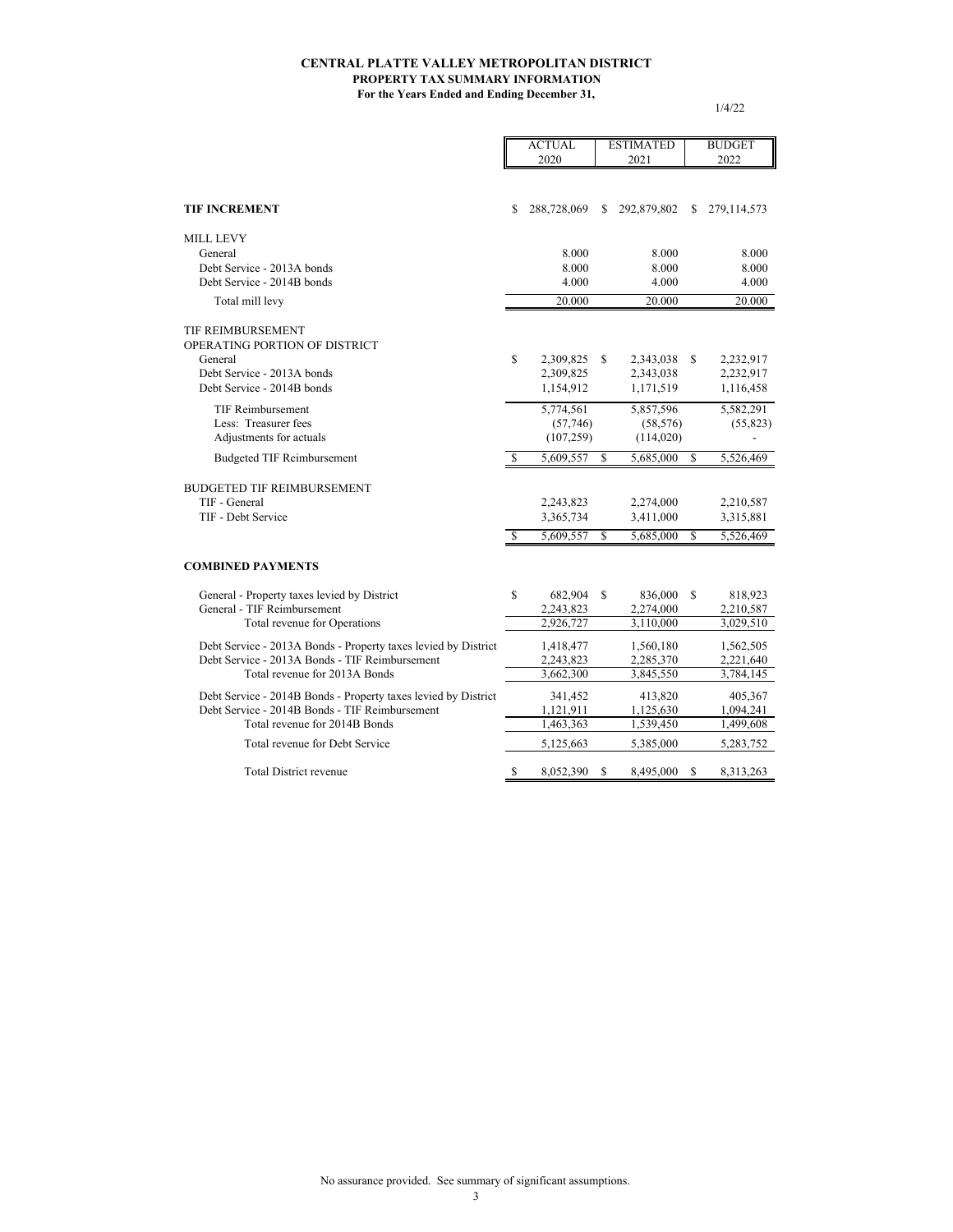#### **CENTRAL PLATTE VALLEY METROPOLITAN DISTRICT GENERAL FUND 2022 BUDGET WITH 2019 ACTUAL AND 2020 ESTIMATED For the Years Ended and Ending December 31,**

|                                                                 |              | <b>ACTUAL</b><br>2020 |                          | <b>ESTIMATED</b><br>2021 |               | <b>BUDGET</b><br>2022 |
|-----------------------------------------------------------------|--------------|-----------------------|--------------------------|--------------------------|---------------|-----------------------|
| <b>BEGINNING FUND BALANCE</b>                                   | \$           | 1,280,539             | \$                       | 1,361,971                | <sup>\$</sup> | 1,628,642             |
| <b>REVENUE</b>                                                  |              |                       |                          |                          |               |                       |
| Property taxes                                                  |              | 682,904               |                          | 836,000                  |               | 818,923               |
| TIF taxes                                                       |              | 2,243,823             |                          | 2,274,000                |               | 2,210,587             |
| Specific ownership tax                                          |              | 438,837               |                          | 445,000                  |               | 415,660               |
| Net investment income                                           |              | 10,921                |                          | 150                      |               | 2,600                 |
| Other revenue                                                   |              |                       |                          | 1,521                    |               |                       |
| Total revenue                                                   |              | 3,376,485             |                          | 3,556,671                |               | 3,447,770             |
| Total funds available                                           |              | 4,657,024             |                          | 4,918,642                |               | 5,076,412             |
| <b>EXPENDITURES</b>                                             |              |                       |                          |                          |               |                       |
| Accounting                                                      |              | 49,866                |                          | 56,000                   |               | 62,000                |
| Audit                                                           |              | 7,000                 |                          | 7,000                    |               | 7,200                 |
| <b>County Treasurer's fees</b>                                  |              | 6,827                 |                          | 8,360                    |               | 8,190                 |
| Director fees                                                   |              | 4,900                 |                          | 5,400                    |               | 6,000                 |
| Dues and licenses                                               |              | 3,653                 |                          | 4,238                    |               | 4,500                 |
| Election costs                                                  |              | 1,969                 |                          | $\blacksquare$           |               | 5,000                 |
| Engineering                                                     |              | 9,692                 |                          | 12,000                   |               | 10,000                |
| Insurance and bonds                                             |              | 46,990                |                          | 49,037                   |               | 54,000                |
| Legal                                                           |              | 62,815                |                          | 47,000                   |               | 52,000                |
| Management                                                      |              | 58,156                |                          | 38,000                   |               | 42,000                |
| Miscellaneous                                                   |              | 1,063                 |                          | 1,000                    |               | 1,000                 |
| Payroll taxes                                                   |              | 375                   |                          | 413                      |               | 459                   |
| Web site maintenance                                            |              | 2,655                 |                          | 2,500                    |               | 2,500                 |
| Contingency                                                     |              |                       |                          | 9,052                    |               | 15,151                |
| Total expenditures                                              |              | 255,961               |                          | 240,000                  |               | 270,000               |
| <b>TRANSFERS OUT</b>                                            |              |                       |                          |                          |               |                       |
| Payment to CPV Coordination District                            |              | 1,764,092             |                          | 1,850,000                |               | 2,380,000             |
| Transfer to Capital Projects Fund                               |              | 1,275,000             |                          | 1,200,000                |               | 560,000               |
| Total transfers out                                             |              | 3,039,092             |                          | 3,050,000                |               | 2,940,000             |
|                                                                 |              |                       |                          |                          |               |                       |
| Total expenditures and transfers out<br>requiring appropriation |              | 3,295,053             |                          | 3,290,000                |               | 3,210,000             |
| <b>ENDING FUND BALANCE</b>                                      | \$           | 1,361,971             | \$                       | 1,628,642                | \$            | 1,866,412             |
| <b>EMERGENCY RESERVE</b>                                        | \$           | 102,000               | \$                       | 106,700                  | \$            | 103,400               |
| RESERVE FOR FUTURE REBATES                                      |              | 460,600               |                          | 460,600                  |               | 464,000               |
| <b>AVAILABLE FOR OPERATIONS</b>                                 |              | 799,371               |                          | 1,061,342                |               | 1,299,012             |
|                                                                 | $\mathbb{S}$ | 1,361,971             | $\overline{\mathcal{S}}$ | 1,628,642                | $\$$          | 1,866,412             |
|                                                                 |              |                       |                          |                          |               |                       |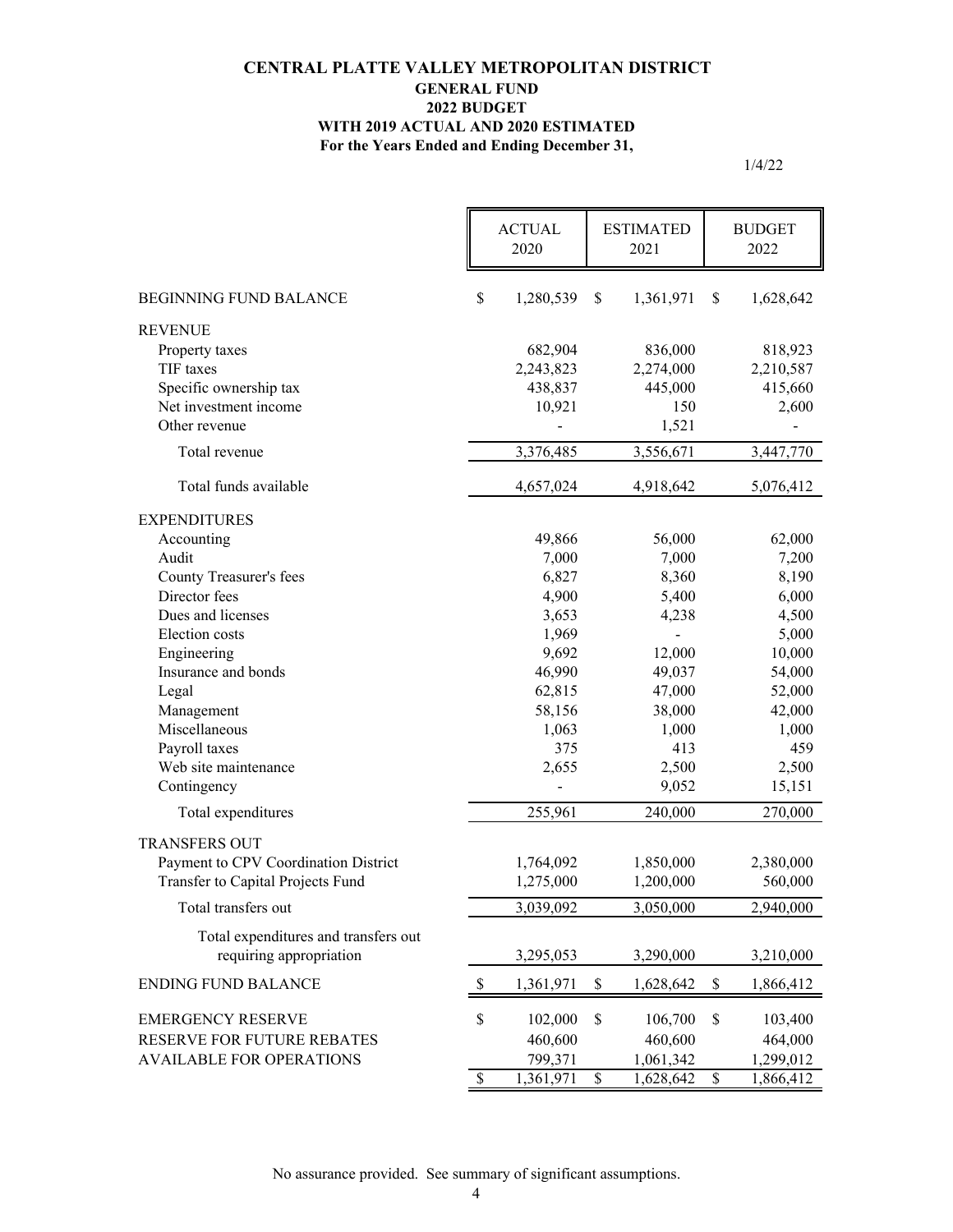#### **For the Years Ended and Ending December 31, CENTRAL PLATTE VALLEY METROPOLITAN DISTRICT DEBT SERVICE FUND 2022 BUDGET**

|                                            |                           | <b>ACTUAL</b><br>2020 | <b>ESTIMATED</b><br>2021 |                          | <b>BUDGET</b><br>2022 |
|--------------------------------------------|---------------------------|-----------------------|--------------------------|--------------------------|-----------------------|
| <b>BEGINNING FUND BALANCE</b>              | \$                        | 7,213,063             | \$<br>7,665,711          | \$                       | 8,320,621             |
| <b>REVENUE</b>                             |                           |                       |                          |                          |                       |
| Property taxes                             |                           | 1,759,929             | 1,974,000                |                          | 1,967,871             |
| TIF taxes                                  |                           | 3,365,734             | 3,411,000                |                          | 3,315,881             |
| Net investment income                      |                           | 49,930                | 1,500                    |                          | 8,500                 |
| Total revenue                              |                           | 5,175,593             | 5,386,500                |                          | 5,292,252             |
| Total funds available                      |                           | 12,388,656            | 13,052,211               |                          | 13,612,874            |
| <b>EXPENDITURES</b>                        |                           |                       |                          |                          |                       |
| Bond principal                             |                           |                       |                          |                          |                       |
| 2013A bonds                                |                           | 1,205,000             | 1,265,000                |                          | 1,330,000             |
| 2014B bonds                                |                           | 465,000               | 480,000                  |                          | 500,000               |
| Bond interest                              |                           |                       |                          |                          |                       |
| 2013A bonds<br>2014B bonds                 |                           | 2,063,556<br>962,540  | 2,015,236<br>945,614     |                          | 1,964,509             |
| <b>County Treasurer's fees</b>             |                           | 17,599                | 19,740                   |                          | 928,142<br>19,680     |
| Arbitrage compliance                       |                           | 3,250                 |                          |                          |                       |
| Trustee/paying agent fees                  |                           | 6,000                 | 6,000                    |                          | 6,000                 |
| Contingency                                |                           |                       |                          |                          | 6,669                 |
|                                            |                           |                       |                          |                          |                       |
| Total expenditures                         |                           | 4,722,945             | 4,731,590                |                          | 4,755,000             |
| Total expenditures and transfers out       |                           |                       |                          |                          |                       |
| requiring appropriation                    |                           | 4,722,945             | 4,731,590                |                          | 4,755,000             |
| <b>ENDING FUND BALANCE</b>                 |                           | 7,665,711             | 8,320,621                |                          | 8,857,874             |
| Less: bond reserve/capital interest funds* |                           | (3,482,605)           | (3,481,921)              |                          | (3,481,921)           |
| <b>ENDING FUND BALANCE -</b>               |                           |                       |                          |                          |                       |
| RESTRICTED FOR DEBT SERVICE                | $\boldsymbol{\mathsf{S}}$ | 4,183,106             | \$<br>4,838,700          | \$                       | 5,375,953             |
| Restricted for 2013A Bonds - with Trustee* | $\mathsf{\$}$             | 1,636,814             | \$<br>1,636,493          | $\mathsf{\$}$            | 1,636,493             |
| Restricted for Shared Bonds                |                           | 1,774,372             | 2,322,001                |                          | 2,793,756             |
| Restricted for 2014B Bonds - with Trustee* |                           | 1,845,791             | 1,845,428                |                          | 1,845,428             |
| Reserve for Future Rebates                 |                           | 690,900               | 690,000                  |                          | 696,000               |
| Restricted for Operating Area Bonds        |                           | 1,717,834             | 1,826,699                |                          | 1,886,197             |
|                                            | $\overline{\mathcal{S}}$  | 7,665,711             | \$<br>8,320,621          | $\overline{\mathcal{S}}$ | 8,857,874             |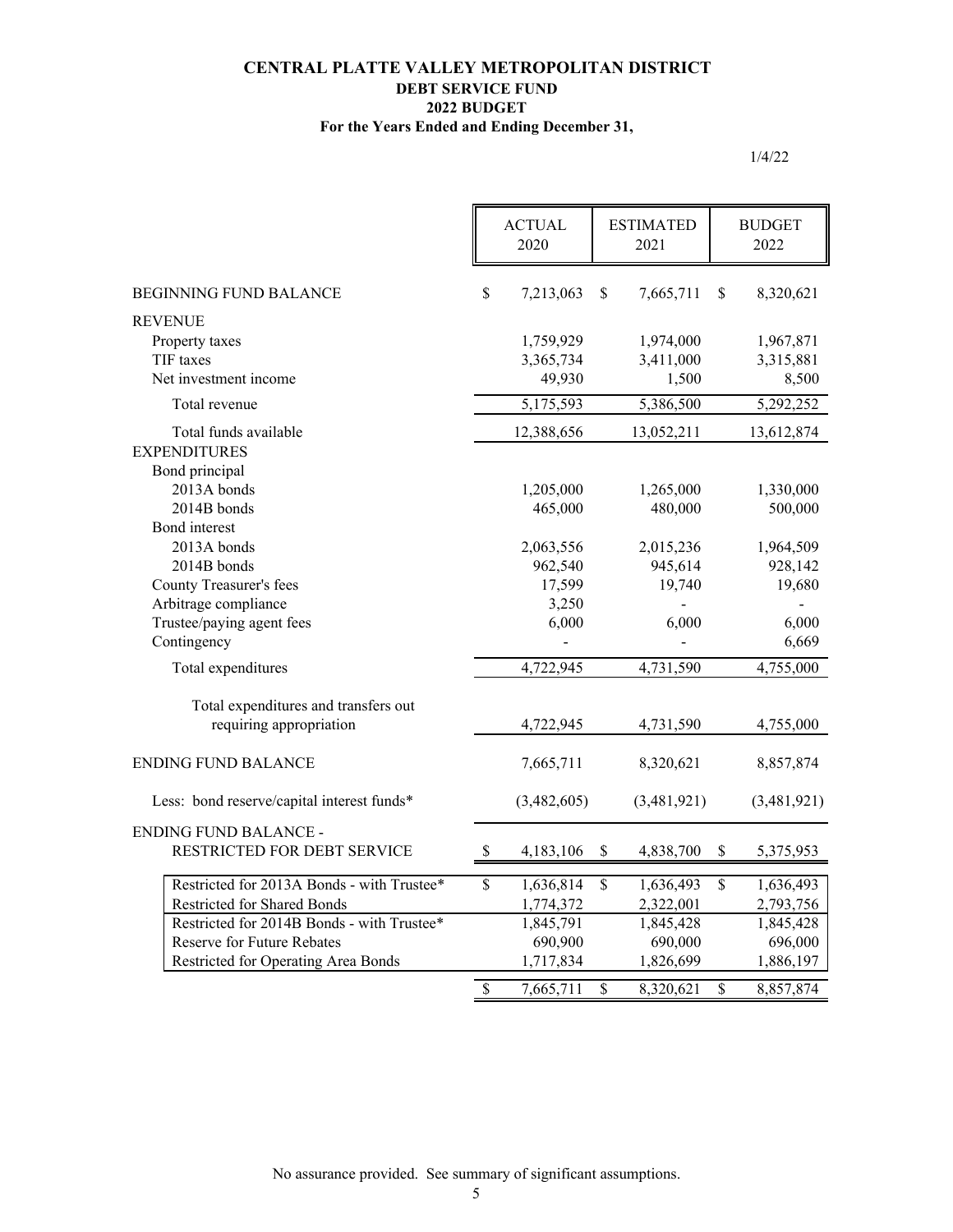#### **For the Years Ended and Ending December 31, CENTRAL PLATTE VALLEY METROPOLITAN DISTRICT CAPITAL PROJECTS FUND 2022 BUDGET WITH 2019 ACTUAL AND 2020 ESTIMATED**

|                                                                                                                                                                                                                                                                                                                                                     |                 | <b>ACTUAL</b><br>2020                                  | <b>ESTIMATED</b><br>2021 |                                                    | <b>BUDGET</b><br>2022    |                                          |
|-----------------------------------------------------------------------------------------------------------------------------------------------------------------------------------------------------------------------------------------------------------------------------------------------------------------------------------------------------|-----------------|--------------------------------------------------------|--------------------------|----------------------------------------------------|--------------------------|------------------------------------------|
| <b>BEGINNING FUND BALANCE</b>                                                                                                                                                                                                                                                                                                                       | \$              | 1,699,253                                              | \$                       | 2,011,502                                          | <sup>\$</sup>            | 3,126,502                                |
| <b>REVENUE</b><br>Net investment income<br>Other income                                                                                                                                                                                                                                                                                             |                 | 17,145<br>200                                          |                          | 5,000                                              |                          | 2,500                                    |
| Total revenue                                                                                                                                                                                                                                                                                                                                       |                 | 17,345                                                 |                          | 5.000                                              |                          | 2,500                                    |
| <b>TRANSFERS IN</b><br>General Fund                                                                                                                                                                                                                                                                                                                 |                 | 1,275,000                                              |                          | 1,200,000                                          |                          | 560,000                                  |
| Total transfers in                                                                                                                                                                                                                                                                                                                                  |                 | 1,275,000                                              |                          | 1,200,000                                          |                          | 560,000                                  |
| Total funds available                                                                                                                                                                                                                                                                                                                               |                 | 2,991,598                                              |                          | 3,216,502                                          |                          | 3,689,002                                |
| <b>EXPENDITURES</b><br>Capital outlay<br>17th Street Gardens lighting<br>17th Street Gardens Fencing<br>Engineering<br>Holiday lighting - design and construction<br>Millennium Bridge - elevator rehabilitation<br>Millennium Bridge - deck/step resealing<br>Millennium Bridge - west steps<br>Security cameras<br>Wewatta medians<br>Contingency |                 | 35,947<br>4,108<br>228,802<br>248<br>686,372<br>23,141 |                          | 5,000<br>60,000<br>2,500<br>500<br>10,000<br>4,500 |                          | 120,000<br>60,000<br>1,265,000<br>15,000 |
| Total expenditures                                                                                                                                                                                                                                                                                                                                  |                 | 978,618                                                |                          | 82,500                                             |                          | 1,460,000                                |
| <b>TRANSFERS OUT</b><br>Payment to CPV Coordination District                                                                                                                                                                                                                                                                                        |                 | 1,478                                                  |                          | 7,500                                              |                          | 355,000                                  |
| Total transfers out                                                                                                                                                                                                                                                                                                                                 |                 | 1,478                                                  |                          | 7,500                                              |                          | 355,000                                  |
| Total expenditures and transfers out<br>requiring appropriation                                                                                                                                                                                                                                                                                     |                 | 980,096                                                |                          | 90,000                                             |                          | 1,815,000                                |
| <b>ENDING FUND BALANCE (1)</b>                                                                                                                                                                                                                                                                                                                      | <sup>\$</sup>   | 2,011,502                                              | \$                       | 3,126,502                                          | \$                       | 1,874,002                                |
| RESERVED FOR CAPITAL REPLACEMENT<br>RESERVED FOR OTHER CAPITAL PROJECTS                                                                                                                                                                                                                                                                             | \$              | 1,238,827<br>772,675                                   |                          | 1,760,228<br>1,366,274                             |                          | 1,788,634<br>85,368                      |
|                                                                                                                                                                                                                                                                                                                                                     | $\overline{\$}$ | 2,011,502                                              | $\overline{\mathcal{S}}$ | 3,126,502                                          | $\overline{\mathcal{S}}$ | 1,874,002                                |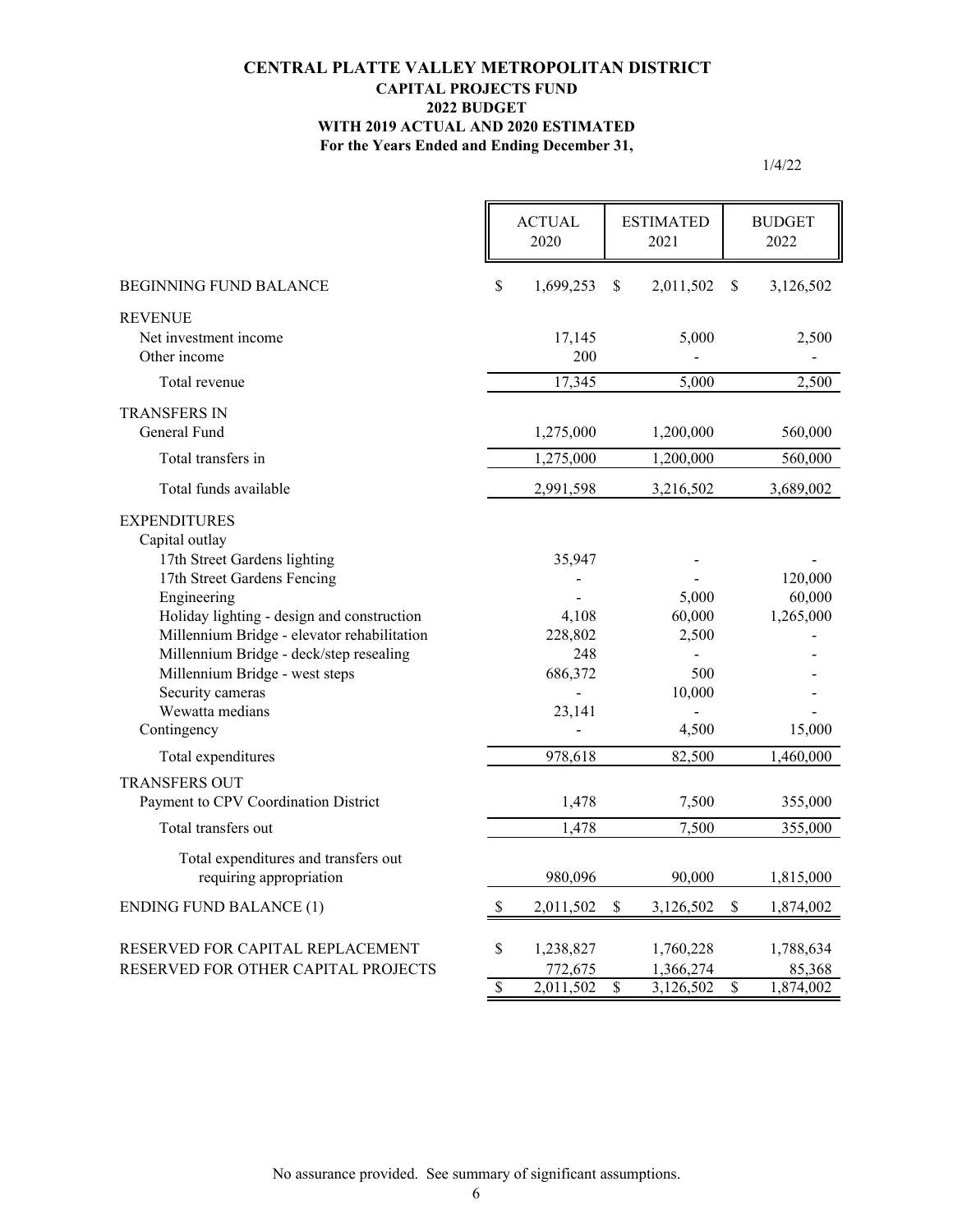#### **Services Provided**

The District was formed on June 2, 1998, with its formation election held on May 5, 1998. The election approved an increase in taxes of \$660,000 annually for general operations and maintenance; general obligation indebtedness of \$41,920,000 for streets, \$1,830,000 for safety controls, \$11,100,000 for water facilities, \$500,000 for sewer facilities, \$1,400,000 for parks, and \$250,000 for general operating costs, special obligation revenue bonds payable solely from appropriations and payments from the City and County of Denver of \$9,225,000 for streets, \$225,000 for safety controls, and \$2,550,000 for parks, and provided that the District could retain revenue in excess of fiscal year spending. In subsequent elections held in 2000, 2004, and 2005 District electors renewed the District's debt authorization for a total cumulative amount of \$197,000,000.

In accordance with its Service Plan, the District was formed to provide for the design, construction, installation, financing, and acquisition of certain street, safety protection, water, sanitation, and park and recreation improvements in its service area in Denver County.

The District issued bonds/debt in 1998, 1999, 2001, 2005, 2006, 2009, 2013 and 2014 for capital outlay, operations, and refunding. The District and the City have negotiated an Infrastructure and Open Space Agreement, which was amended in 2001 and 2010 to provide for the sharing of costs for certain infrastructure.

Subsequent to the issuance of the Series 2001 bonds, approximately 40% of the land area within the District was excluded for operating purposes. This excluded property remains responsible for payment of the debt service on the debt outstanding at the date of exclusion.

On February 19, 2013, an order and decree was filed and granted in the District Court of Denver County organizing the Central Platte Valley Coordination Metropolitan District (Coordination District). The Coordination District was organized to implement a multi-district structure to more effectively accommodate both residential and commercial development within and without the District's and the Coordination District's physical boundaries.

The Coordination District is entity responsible for coordinating the operation and maintenance of all public services and improvements throughout the development. The Coordination District intends to enter into such necessary and appropriate agreements with the District and other governmental and non-governmental entities to provide for the operation and maintenance of all of the improvements and the provision of public services not otherwise dedicated to third party entities.

The Coordination District shall be dependent upon the District and other governmental entities and third parties for the generation and advancement of funds. The Coordination District shall have no power to issue any debt and no authority to impose a mill levy upon any property within or without its boundaries. Rather, the primary source of revenue available to the Coordination District is based upon its ability to enter into inter-governmental agreements with other governmental entities (IGAs). The basic nature of these IGAs would be for a governmental entity with taxing or other revenuegenerating authority (such as the District) to transfer revenues to the Coordination District, which would then use the funds to the benefit of the entire development.

The District has no employees, and all administrative functions are contracted.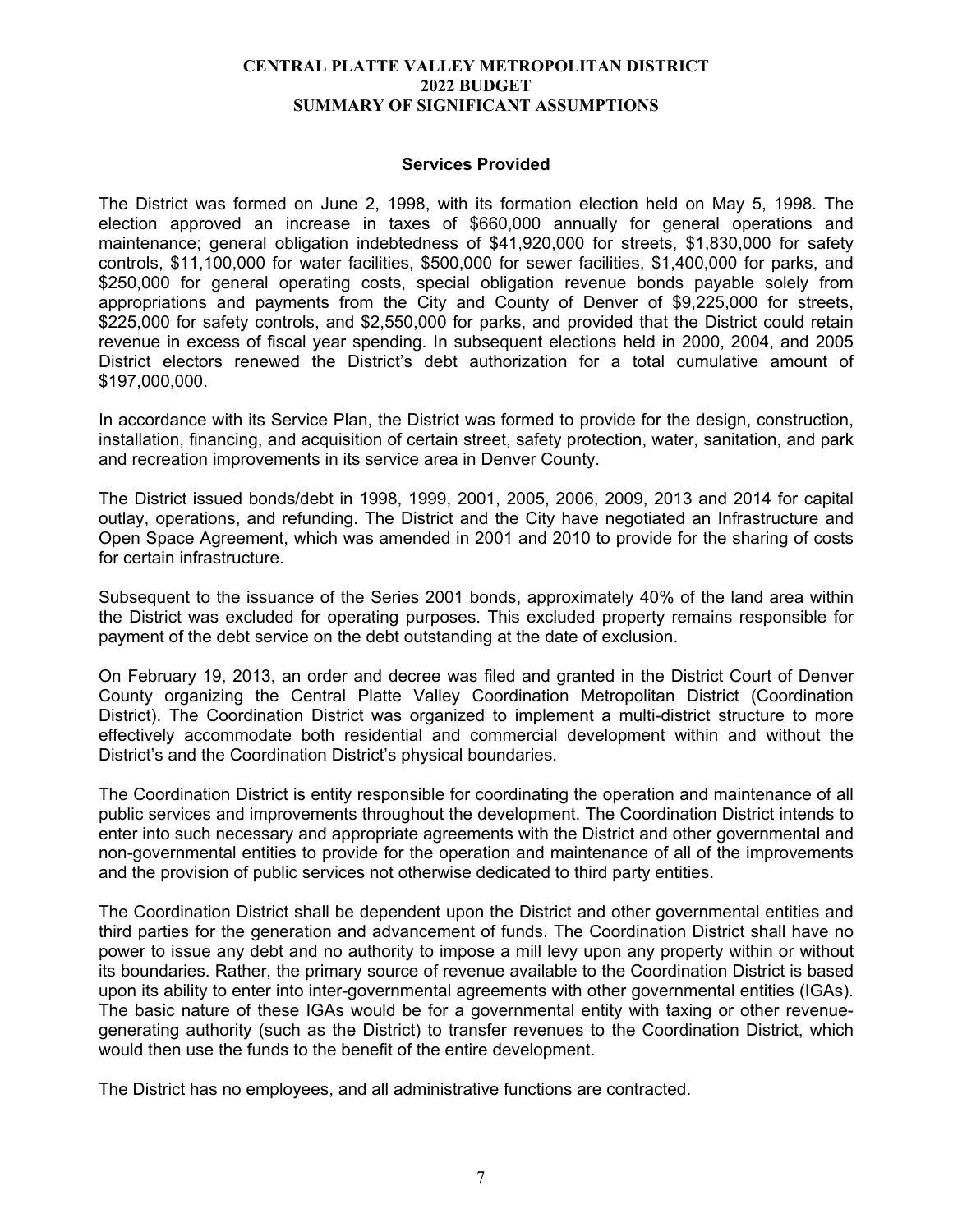#### **Services Provided** – (continued)

The District prepares its budget on the modified accrual basis of accounting in accordance with the requirements of Colorado Revised Statues C.R.S. 29-1-105 using its best estimates as of the date of the budget hearing. These estimates are based on expected conditions and its expected course of actions. The assumptions disclosed herein are those that the District believes are significant to the budget. There will usually be differences between the budget and actual results, because events and circumstances frequently do not occur as expected, and those differences may be material.

#### **Revenues**

#### **Property Taxes**

Property taxes are levied by the District's Board of Directors. The levy is based on assessed valuations determined by the County Assessor generally as of January 1 of each year. The levy is normally set by December 15 by certification to the County Commissioners to put the tax lien on the individual properties as of January 1 of the following year. The County Treasurer collects the determined taxes during the ensuing calendar year. The taxes are payable by April or, if in equal installments, at the taxpayer's election, in February and June. Delinquent taxpayers are notified in August and generally sales of the tax liens on delinquent properties are held in November or December. The County Treasurer remits the taxes collected monthly to the District.

The calculation of the taxes levied is displayed on page 3 of the budget at the adopted mill levy of 20.000 mills for the Operating District and 8.000 mills for the excluded property.

#### **Specific Ownership Taxes**

Specific ownership taxes are set by the State and collected by the County Treasurer, primarily on vehicle licensing within the County as a whole. The specific ownership taxes are allocated by the County Treasurer to all taxing entities within the County. The budget assumes that the District's share will be equal to approximately 5.00% of the property taxes and TIF taxes collected.

#### **TIF Taxes**

During 2008, the Denver Downtown Development Authority (DDA) was created to help finance the Denver Union Station Project. The Denver Union Station Project is adjacent to the District, and a portion of the District is included within the boundaries of the DDA. The DDA has the statutory authority to use Tax Increment Financing (TIF) for 30 years, or until 2039.

Tax Increment Financing allows the DDA to collect property taxes on the assessed value of real property within the District that is greater than a base amount established for the District, which base amount is the assessed value as of the date of the formation of the DDA in 2009. The District and the DDA have entered into an intergovernmental agreement whereby the DDA will not retain any of the District's TIF increment collected from the increase in AV above the base amount but will return all collected amounts to the District within 30 days of receipt. It is estimated that in 2022 the District will receive approximately \$5,283,752 under this agreement, as the DDA has waived any interest in these TIF taxes.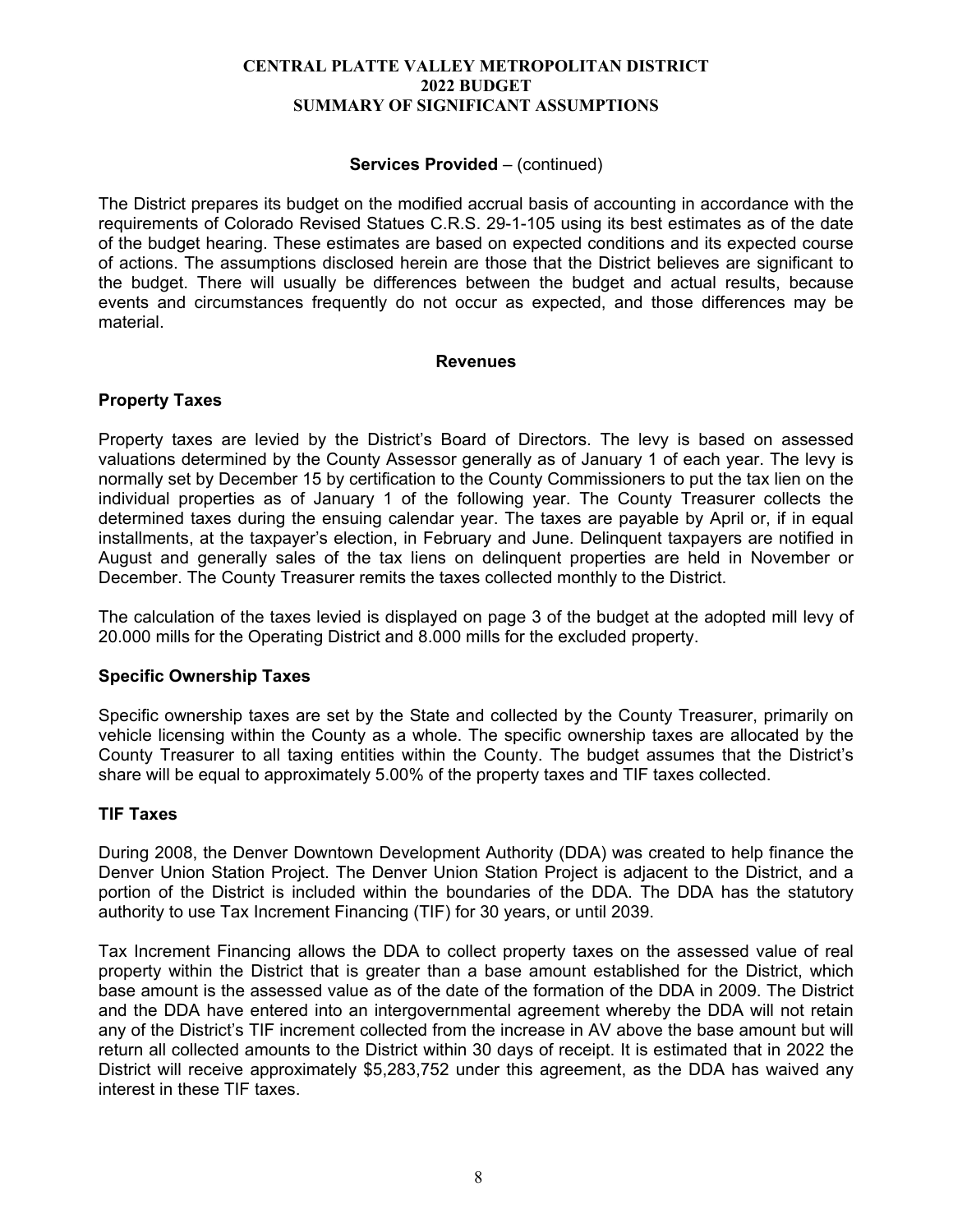#### **Revenues** – (continued)

#### **Net Investment Income**

Interest earned on the District's available funds has been estimated based upon an average interest rate of approximately 0.1%.

#### **Expenditures**

#### **Administrative and Operational Expenditures**

On October 8, 2013, the District entered into an intergovernmental agreement with Central Platte Valley Coordination Metropolitan District. Per this Agreement the District will transfer \$2,380,000 to the Coordination District, to be used to cover general government, operation and maintenance expenditure, as well as the security and maintenance of areas within the District and the excluded area, including the Union Gateway Bridge,  $17<sup>th</sup>$  Street Gardens, and the Millennium Bridge, fountain, and elevators, per the IGA's mentioned above.

Administrative expenditures budgeted for the District include the services necessary to maintain the District's administrative viability such as accounting and audit, insurance, legal, management, and other expenses directly attributable to the District.

#### **Debt Service**

Interest and principal payments are provided based upon the debt amortization schedules for the 2013A and 2014B Bond Refundings as detailed on pages 5, 10 and 11 of the Budget (discussed under Debt and Leases).

#### **Capital Outlay**

The 2022 anticipated expenditures are detailed on page 6 of the budget. \$355,000 will be transferred to the Coordination District to fund administrative capital expenses.

#### **Contingency**

The District has provided for the possibility of additional expenditures for improvements or other contingencies.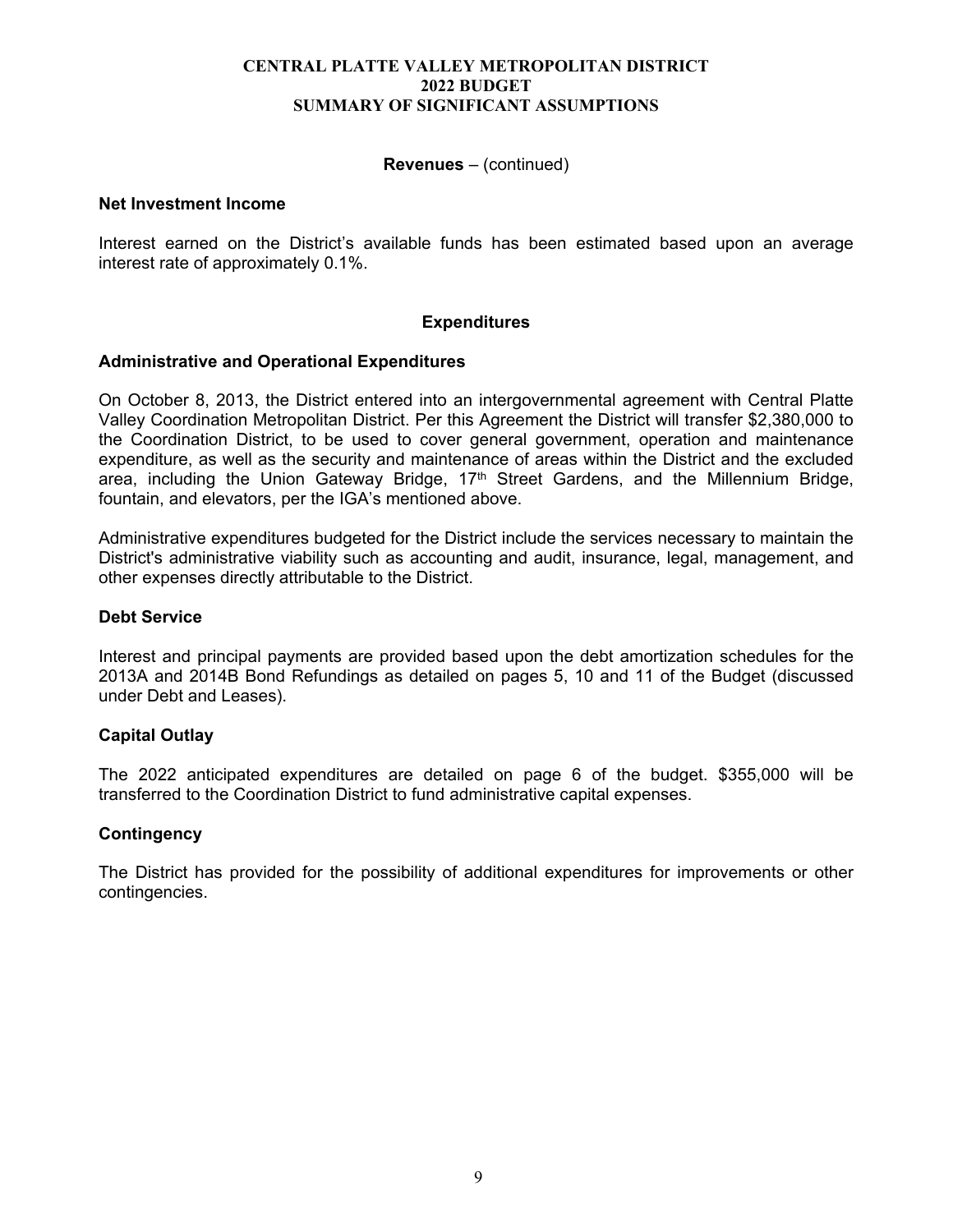#### **Debt and Leases**

**\$43,025,000 General Obligation Refunding Bond Series 2013A, dated October 1, 2013,** with an interest rate between 4.010% and 5.375%, payable on June 1 and December 1. Proceeds of the Series 2013A bond were used to refund, pay at maturity, and redeem the District's outstanding Tax-Exempt Loans Series 2009A1 and 2009A2; fund a Reserve Fund; and pay costs in connection with the refunding of such loans and the issuance of the new bond.

**\$22,280,000 General Obligation Refunding Bonds Series 2014B, dated October 15, 2014**, with an interest rate between 3.640% and 5.000%, payable on June 1 and December 1. Proceeds of the Series 2014B bonds were used to refund, pay at maturity, and redeem the District's outstanding Tax-Exempt Loan Series 2009B; fund a Reserve Fund; and pay costs in connection with the refunding of such loan and the issuance of the new bonds.

The District has no operating or capital leases.

#### **Reserves**

#### **Emergency Reserve**

The District has provided for an emergency reserve equal to at least 3% of the fiscal year spending for 2022, as defined under TABOR.

#### **Reserve for Future Rebates**

The District has set aside funds for the possibility of property tax rebates/refunds in connection with property valuation protests that had not been adjudicated as of the date of mill levy certification for 2022.

#### **Reserve for Capital Replacement**

The District has established a reserve for the replacement/enhancement of major structures within the District, including the Millennium Bridge and the Union Gateway Bridge. In 2018, the District commissioned a reserve study for the planned maintenance and repairs of the District's bridges, elevators, landscaping and back of curb improvements through the next 30 years.

**This information is an integral part of the accompanying budget.**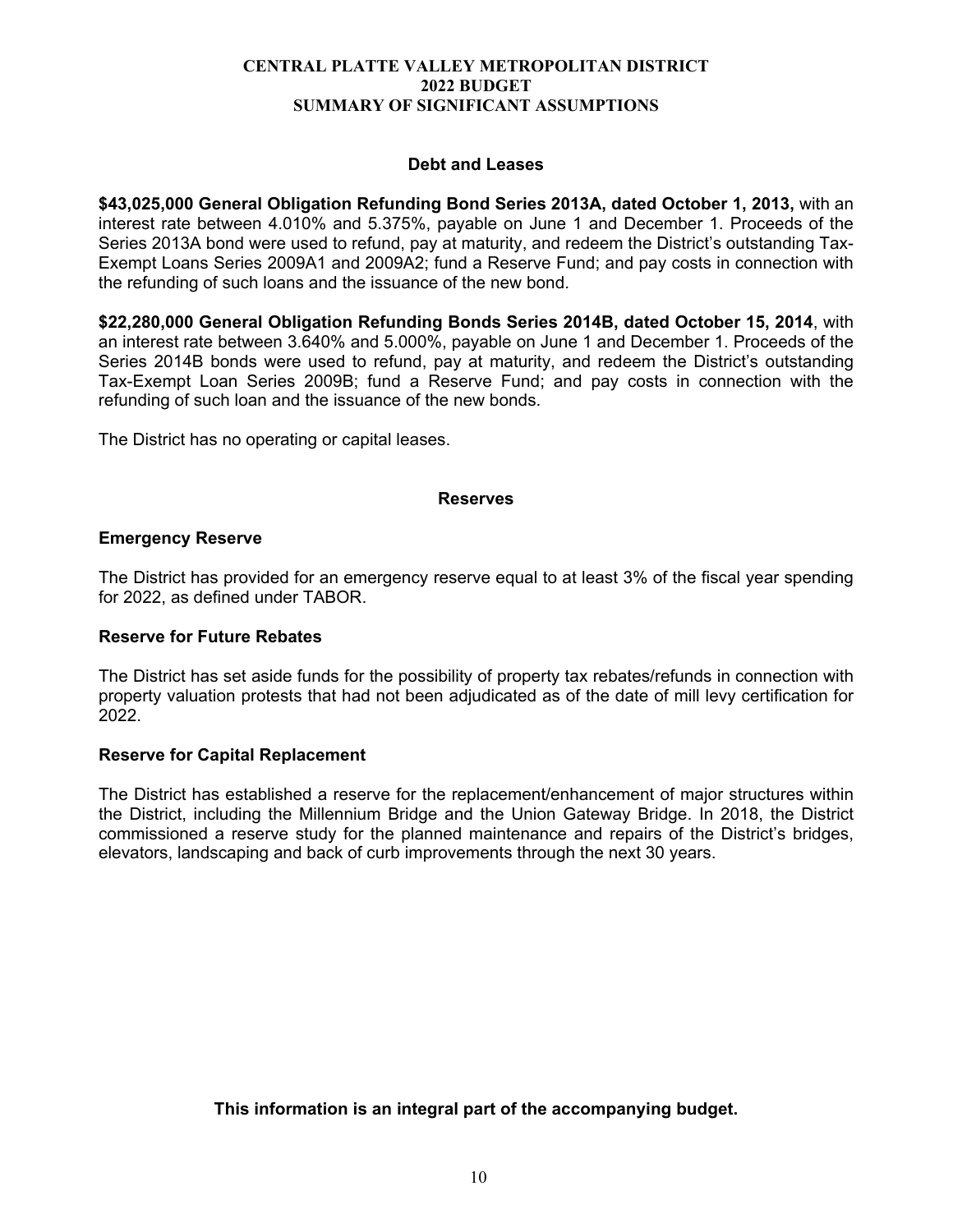| <b>CENTRAL PLATTE VALLEY METROPOLITAN DISTRICT</b>       |
|----------------------------------------------------------|
| <b>SCHEDULE OF DEBT SERVICE REQUIREMENTS TO MATURITY</b> |

|                      | \$43,025,000<br><b>Series 2013A General Obligation Refunding Bonds</b><br>Dated October 1, 2013<br>Interest Rate Between 4.010% and 6.0%<br><b>Interest Payable June 1 and December 1</b><br><b>Principal Due December 1</b> |                        |    | \$22,280,000<br><b>Series 2014 General Obligation Refunding Bonds</b><br>Dated October 15, 2014<br>Interest Rate Between 3.640% and 5.0%<br><b>Interest Payable June 1 and December 1</b><br><b>Principal Due December 1</b> |    |                                     |    |                               |                                     |
|----------------------|------------------------------------------------------------------------------------------------------------------------------------------------------------------------------------------------------------------------------|------------------------|----|------------------------------------------------------------------------------------------------------------------------------------------------------------------------------------------------------------------------------|----|-------------------------------------|----|-------------------------------|-------------------------------------|
|                      |                                                                                                                                                                                                                              | Principal              |    | Interest                                                                                                                                                                                                                     |    | Principal                           |    | Interest                      | <b>Total</b><br><b>All Bonds</b>    |
| 2022<br>2023         | \$                                                                                                                                                                                                                           | 1,330,000<br>1,395,000 | \$ | 1,964,509<br>1,911,176                                                                                                                                                                                                       | \$ | 500,000<br>520,000                  | \$ | 928,142<br>909,942            | \$<br>4,722,651<br>4,736,118        |
| 2024<br>2025         |                                                                                                                                                                                                                              | 1,465,000<br>1,545,000 |    | 1,855,236<br>1,796,490                                                                                                                                                                                                       |    | 535,000<br>555,000                  |    | 891,014<br>871,540            | 4,746,250<br>4,768,030              |
| 2026<br>2027         |                                                                                                                                                                                                                              | 1,630,000<br>1,725,000 |    | 1,734,536<br>1,669,173                                                                                                                                                                                                       |    | 575,000<br>600,000                  |    | 851,338<br>830,408            | 4,790,874<br>4,824,581              |
| 2028<br>2029         |                                                                                                                                                                                                                              | 1,865,000<br>1,965,000 |    | 1,600,000<br>1,501,231                                                                                                                                                                                                       |    | 620,000<br>645,000                  |    | 808,568<br>786,000            | 4,893,568<br>4,897,231              |
| 2030<br>2031         |                                                                                                                                                                                                                              | 2,070,000<br>2,180,000 |    | 1,397,150<br>1,285,887                                                                                                                                                                                                       |    | 675,000<br>710,000                  |    | 753,750<br>720,000            | 4,895,900<br>4,895,887              |
| 2032<br>2033         |                                                                                                                                                                                                                              | 2,295,000<br>2,420,000 |    | 1,168,713<br>1,045,356                                                                                                                                                                                                       |    | 745,000<br>780,000                  |    | 684,500<br>647,250            | 4,893,213<br>4,892,606              |
| 2034<br>2035         |                                                                                                                                                                                                                              | 2,550,000<br>2,695,000 |    | 915,281<br>769,181                                                                                                                                                                                                           |    | 820,000<br>860,000                  |    | 608,250<br>567,250            | 4,893,531<br>4,891,431              |
| 2036<br>2037         |                                                                                                                                                                                                                              | 2,850,000<br>3,015,000 |    | 614,550<br>450,638                                                                                                                                                                                                           |    | 905,000<br>950,000                  |    | 524,250<br>479,000            | 4,893,800<br>4,894,638              |
| 2038<br>2039         |                                                                                                                                                                                                                              | 4,825,000              |    | 277,087                                                                                                                                                                                                                      |    | 1,000,000<br>1,045,000              |    | 431,500<br>381,500            | 6,533,587<br>1,426,500              |
| 2040                 |                                                                                                                                                                                                                              |                        |    |                                                                                                                                                                                                                              |    | 1,100,000                           |    | 329,250                       | 1,429,250                           |
| 2041<br>2042<br>2043 |                                                                                                                                                                                                                              |                        |    |                                                                                                                                                                                                                              |    | 1,155,000<br>1,210,000<br>3,120,000 |    | 274,250<br>216,500<br>156,000 | 1,429,250<br>1,426,500<br>3,276,000 |
|                      | \$                                                                                                                                                                                                                           | 37,820,000             | \$ | 21,956,194                                                                                                                                                                                                                   | \$ | 19,625,000                          | \$ | 13,650,202                    | \$<br>93,051,396                    |

No assurance provided. See summary of significant assumptions.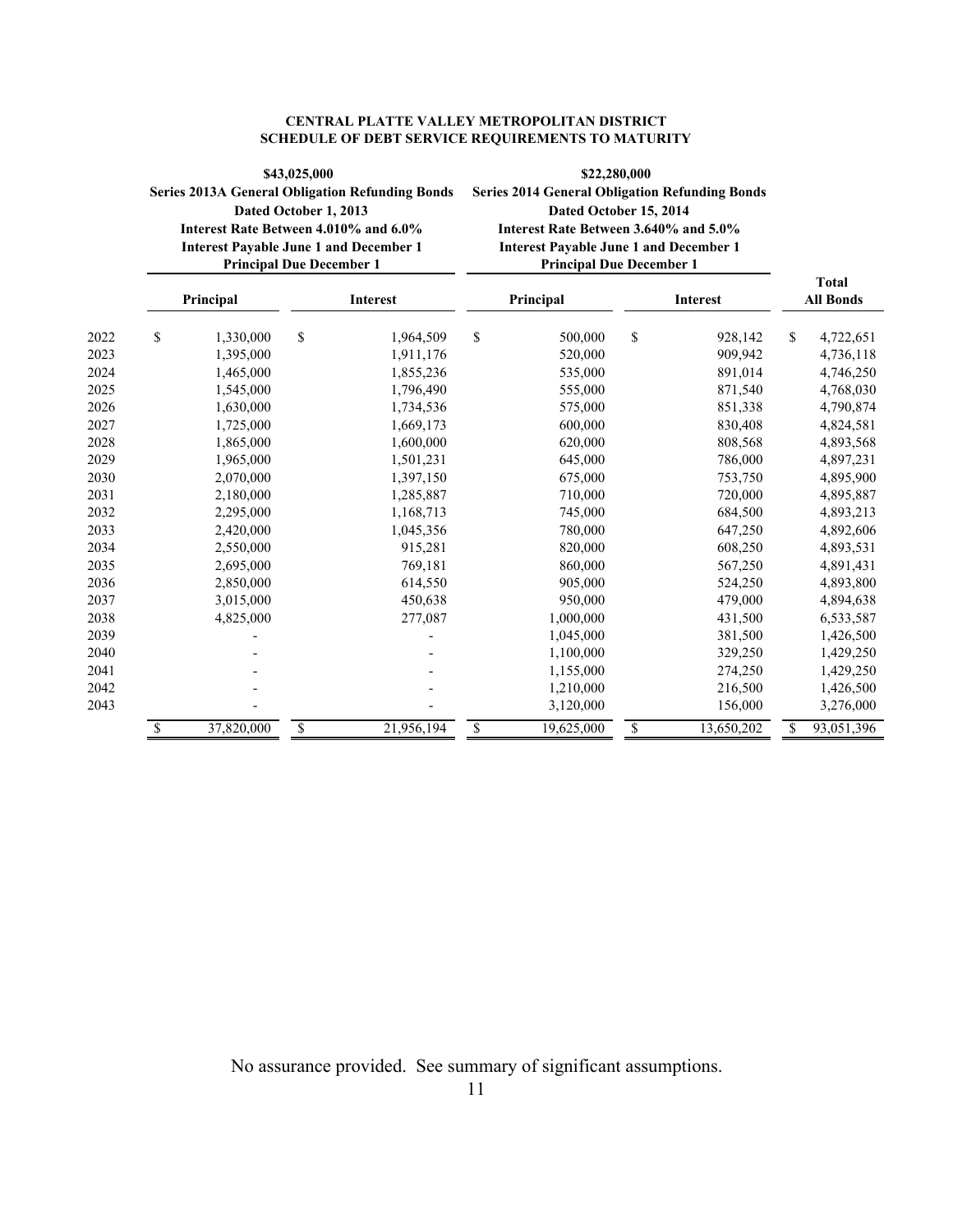#### **CENTRAL PLATTE VALLEY METROPOLITAN DISTRICT 2022 BUDGET**

#### **SUMMARY OF SIGNIFICANT ASSUMPTIONS**

#### Services Provided

Through its Service Plan, the Central Platte Valley Metropolitan District (the "District") is authorized to finance certain streets, street lighting, traffic and safety controls, sewer improvements, landscaping, and park and recreation improvements.

#### Revenue

#### Property Taxes

 The primary source of funds for 2022 is property taxes. The District anticipates imposing a mill levy of 8.000 mills for the budget year 2022 for operations and maintenance expenses, which will yield \$818,923 in property tax revenue.

#### Expenditures

#### Administrative Expenses

 Administrative expenses have been primarily for legal services, insurance and accounting costs.

#### Funds Available

 The District's budget exists from property taxes and specific ownership taxes to cover the District's operations, including its administrative functions.

#### Accounting Method

The District prepares its budget on the modified accrual basis of accounting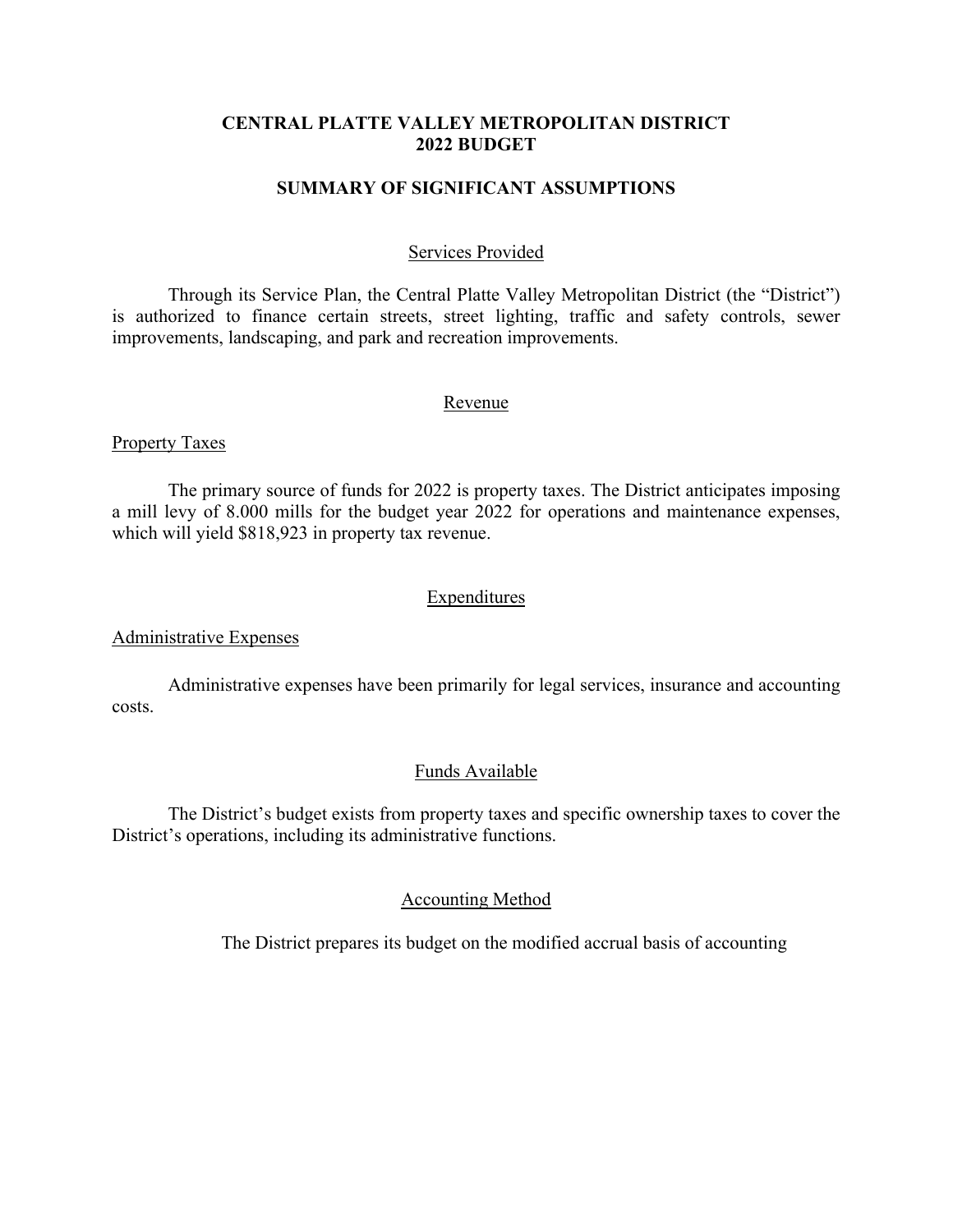| <b>CERTIFICATION OF TAX LEVIES for NON-SCHOOL Governments</b>                                                                                                                                                                                                                                                                                                                                                               |                                                   |                             |  |  |  |  |  |
|-----------------------------------------------------------------------------------------------------------------------------------------------------------------------------------------------------------------------------------------------------------------------------------------------------------------------------------------------------------------------------------------------------------------------------|---------------------------------------------------|-----------------------------|--|--|--|--|--|
| <b>TO:</b> County Commissioners <sup>1</sup> of<br><b>CITY AND COUNTY OF DENVER</b>                                                                                                                                                                                                                                                                                                                                         |                                                   | , Colorado.                 |  |  |  |  |  |
| <b>On</b> behalf of the<br>CENTRAL PLATTE VALLEY METROPOLITAN DISTRICT                                                                                                                                                                                                                                                                                                                                                      |                                                   |                             |  |  |  |  |  |
|                                                                                                                                                                                                                                                                                                                                                                                                                             | $\left(\text{taxing entity}\right)^{\mathbf{A}}$  |                             |  |  |  |  |  |
| <b>BOARD OF DIRECTORS</b><br>the                                                                                                                                                                                                                                                                                                                                                                                            | $(governing body)^{\mathbf{B}}$                   |                             |  |  |  |  |  |
| of the CENTRAL PLATTE VALLEY METROPOLITAN DISTRICT                                                                                                                                                                                                                                                                                                                                                                          |                                                   |                             |  |  |  |  |  |
|                                                                                                                                                                                                                                                                                                                                                                                                                             | $\overline{\text{(local government)}}^{\text{C}}$ |                             |  |  |  |  |  |
| <b>Hereby</b> officially certifies the following mills<br>to be levied against the taxing entity's GROSS \$<br>$\frac{381,479,920}{(GROSS^D)$ assessed valuation, Line 2 of the Certification of Valuation Form DLG $57^E$ )<br>assessed valuation of:                                                                                                                                                                      |                                                   |                             |  |  |  |  |  |
| Note: If the assessor certified a NET assessed valuation<br>(AV) different than the GROSS AV due to a Tax<br>Increment Financing (TIF) Area <sup>F</sup> the tax levies must be $\$$<br>$\frac{102,365,347}{(NET^G \text{ assessed valuation, Line 4 of the Certification of Valuation Form DLG 57)}}$<br>calculated using the NET AV. The taxing entity's total<br>property tax revenue will be derived from the mill levy |                                                   |                             |  |  |  |  |  |
| multiplied against the NET assessed valuation of:<br>Submitted:<br>12/07/2021<br>(not later than Dec. 15)<br>(mm/dd/yyyy)                                                                                                                                                                                                                                                                                                   | for budget/fiscal year                            | 2022<br>(yyyy)              |  |  |  |  |  |
| <b>PURPOSE</b> (see end notes for definitions and examples)                                                                                                                                                                                                                                                                                                                                                                 | LEVY <sup>2</sup>                                 | REVENUE <sup>2</sup>        |  |  |  |  |  |
| General Operating Expenses <sup>H</sup>                                                                                                                                                                                                                                                                                                                                                                                     | 8.000<br>mills                                    | \$<br>818,923               |  |  |  |  |  |
| <minus> Temporary General Property Tax Credit/<br/>2.<br/>Temporary Mill Levy Rate Reduction<sup>I</sup></minus>                                                                                                                                                                                                                                                                                                            | $\,<\,$<br>><br>mills                             | $\frac{1}{2}$               |  |  |  |  |  |
| SUBTOTAL FOR GENERAL OPERATING:                                                                                                                                                                                                                                                                                                                                                                                             | 8.000<br>mills                                    | $\mathbf S$<br>818,923      |  |  |  |  |  |
| General Obligation Bonds and Interest <sup>J</sup><br>3.                                                                                                                                                                                                                                                                                                                                                                    | 12.000<br>mills                                   | $\mathbb{S}$<br>1,228,384   |  |  |  |  |  |
| Contractual Obligations <sup>K</sup>                                                                                                                                                                                                                                                                                                                                                                                        | mills                                             | \$                          |  |  |  |  |  |
| Capital Expenditures <sup>L</sup>                                                                                                                                                                                                                                                                                                                                                                                           | mills                                             |                             |  |  |  |  |  |
| Refunds/Abatements <sup>M</sup>                                                                                                                                                                                                                                                                                                                                                                                             | mills                                             | \$                          |  |  |  |  |  |
| Other <sup>N</sup> (specify):<br>7.                                                                                                                                                                                                                                                                                                                                                                                         | mills                                             | \$                          |  |  |  |  |  |
|                                                                                                                                                                                                                                                                                                                                                                                                                             | mills                                             | \$                          |  |  |  |  |  |
| <b>TOTAL:</b> [Sum of General Operating ]                                                                                                                                                                                                                                                                                                                                                                                   | mills<br>20.000                                   | \$<br>2,047,307             |  |  |  |  |  |
| Contact person:<br>Debra Sedgeley<br>(print)                                                                                                                                                                                                                                                                                                                                                                                | Daytime<br>phone:<br>$(303)$ 779-5710             |                             |  |  |  |  |  |
| Signed:                                                                                                                                                                                                                                                                                                                                                                                                                     | Title:                                            | Accountant for the District |  |  |  |  |  |

*Include one copy of this tax entity's completed form when filing the local government's budget by January 31st, per 29-1-113 C.R.S., with the Division of Local Government (DLG), Room 521, 1313 Sherman Street, Denver, CO 80203. Questions? Call DLG at (303) 866-2156.* 

**<sup>1</sup>** If the taxing entity's boundaries include more than one county, you must certify the levies to each county. Use a separate form for each county and certify the same levies uniformly to each county per Article X, Section 3 of the Colorado Constitution. **2** Levies must be rounded to three decimal places and revenue must be calculated from the total *NET assessed valuation* (Line 4 of Form DLG57 on the County Assessor's *final* certification of valuation).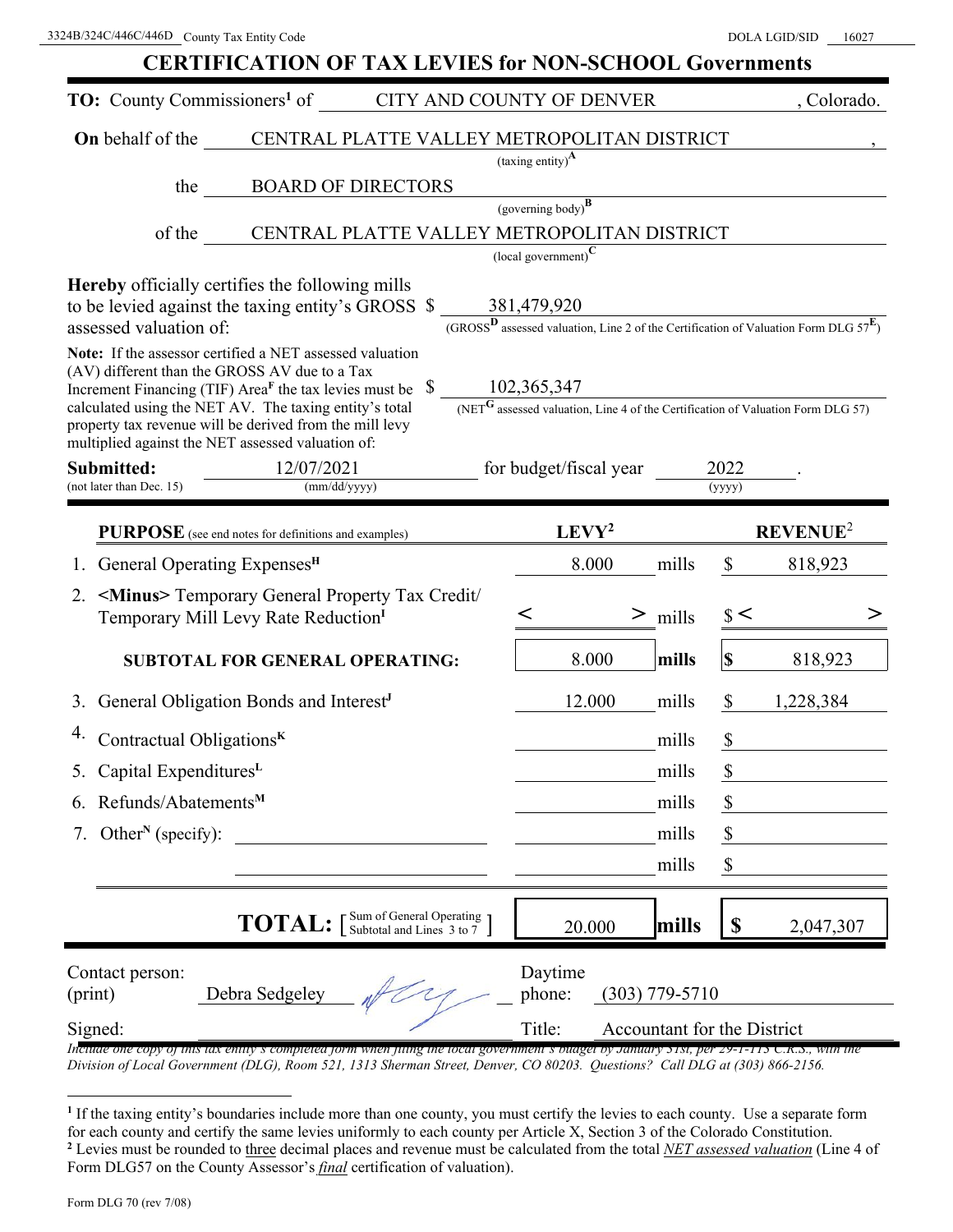## **CERTIFICATION OF TAX LEVIES, continued**

**THIS SECTION APPLIES TO TITLE 32, ARTICLE 1 SPECIAL DISTRICTS THAT LEVY TAXES FOR PAYMENT OF GENERAL OBLIGATION DEBT (32-1-1603 C.R.S.).** Taxing entities that are Special Districts or Subdistricts of Special Districts must certify separate mill levies and revenues to the Board of County Commissioners, one each for the funding requirements of each debt (32-1-1603, C.R.S.) Use additional pages as necessary. The Special District's or Subdistrict's total levies for general obligation bonds and total levies for contractual obligations should be recorded on Page 1, Lines 3 and 4 respectively.

## **CERTIFY A SEPARATE MILL LEVY FOR EACH BOND OR CONTRACT:**

## **LOANS:**

| 1. | Purpose of Issue:     | General Obligation Refunding Bonds (Combined refunding of Series<br>2009A1 and Series 2009A2) |
|----|-----------------------|-----------------------------------------------------------------------------------------------|
|    | Series:               | 2013A                                                                                         |
|    | Date of Issue:        | 10/01/2013                                                                                    |
|    | Coupon Rate:          | Interest rate between 4.010% and 6.000%                                                       |
|    | <b>Maturity Date:</b> | 12/01/2038                                                                                    |
|    | Levy:                 | 8.000                                                                                         |
|    | Revenue:              | \$818,923                                                                                     |
| 2. | Purpose of Issue:     | General Obligation Refunding Bonds (Refunding of Series 2009B)                                |
|    | Series:               | 2014B                                                                                         |
|    | Date of Issue:        | 10/15/2014                                                                                    |
|    | Coupon Rate:          | Interest rate between 3.750% and 5.000%                                                       |
|    | <b>Maturity Date:</b> | 12/01/2043                                                                                    |
|    | Levy:                 | 4.000                                                                                         |
|    | Revenue:              | \$409,461                                                                                     |
| 3. | Purpose of Issue:     |                                                                                               |
|    | Series:               |                                                                                               |
|    | Date of Issue:        |                                                                                               |
|    | Coupon Rate:          |                                                                                               |
|    | <b>Maturity Date:</b> |                                                                                               |
|    | Levy:                 |                                                                                               |
|    | Revenue:              |                                                                                               |

## **CONTRACTSK:**

| 4. | Purpose of Contract: |  |
|----|----------------------|--|
|    | Title:               |  |
|    | Date:                |  |
|    | Principal Amount:    |  |
|    | Maturity Date:       |  |
|    |                      |  |
|    | Levy:<br>Revenue:    |  |

Use multiple copies of this page as necessary to separately report all bond and contractual obligations per 32-1-1603, C.R.S.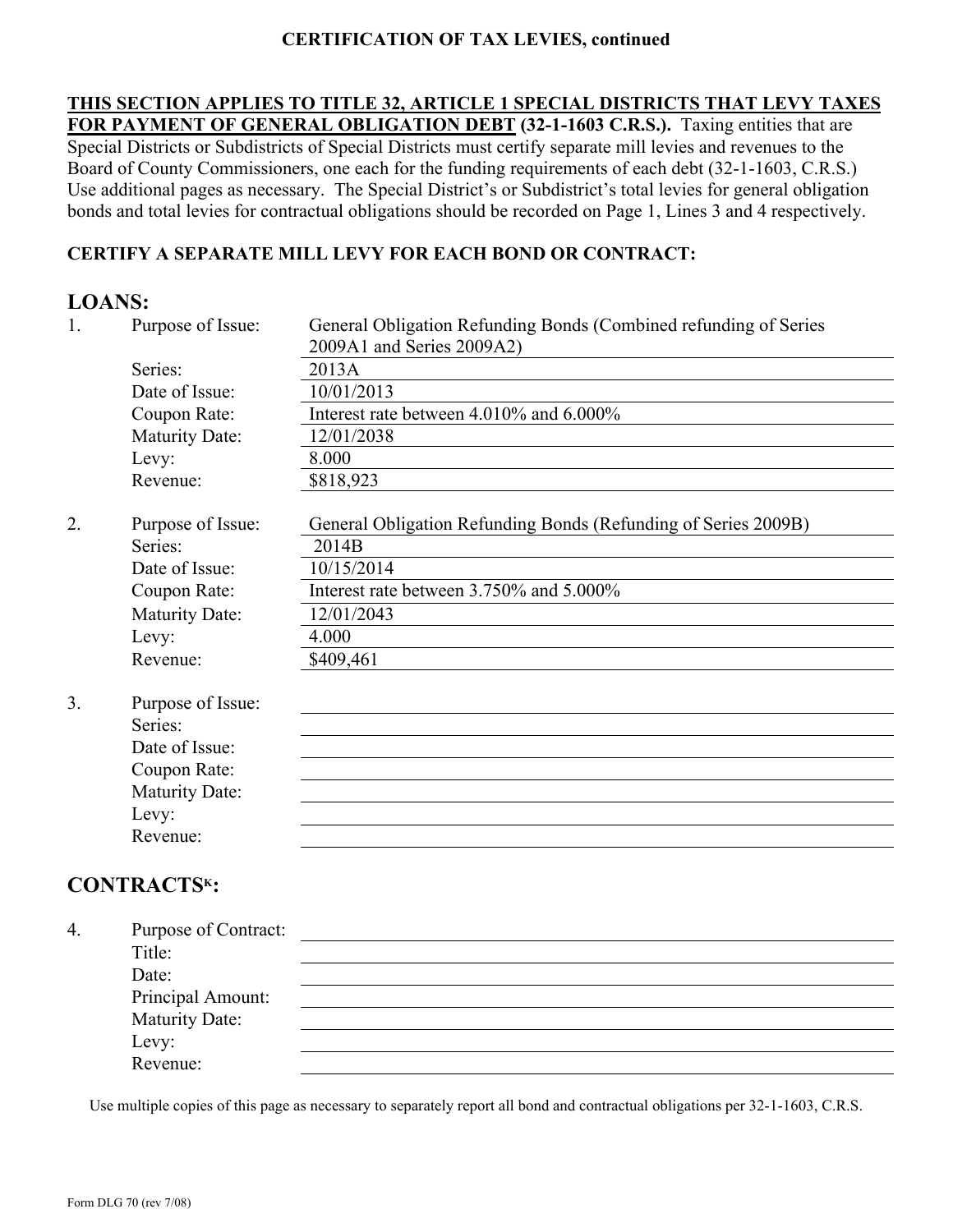| <b>CERTIFICATION OF TAX LEVIES for NON-SCHOOL Governments</b> |
|---------------------------------------------------------------|
|---------------------------------------------------------------|

|                                            | TO: County Commissioners <sup>1</sup> of CITY AND COUNTY OF DENVER                                                  |                                                                                                                          | , Colorado.                 |
|--------------------------------------------|---------------------------------------------------------------------------------------------------------------------|--------------------------------------------------------------------------------------------------------------------------|-----------------------------|
| On behalf of the                           | CENTRAL PLATTE VALLEY METROPOLITAN DISTRICT (DEBT)                                                                  |                                                                                                                          |                             |
|                                            |                                                                                                                     | $\left(\text{taxing entity}\right)^{\mathbf{A}}$                                                                         |                             |
| the                                        | <b>BOARD OF DIRECTORS</b>                                                                                           |                                                                                                                          |                             |
|                                            |                                                                                                                     | (governing body) $\overline{B}$                                                                                          |                             |
|                                            | of the CENTRAL PLATTE VALLEY METROPOLITAN DISTRICT                                                                  |                                                                                                                          |                             |
|                                            | <b>Hereby</b> officially certifies the following mills                                                              | $\left($ local government $\right)^{\mathbf{C}}$                                                                         |                             |
|                                            | to be levied against the taxing entity's GROSS \$                                                                   | \$92,435,890                                                                                                             |                             |
| assessed valuation of:                     |                                                                                                                     | $\frac{(GROS^D$ assessed valuation, Line 2 of the Certification of Valuation Form DLG $57^E$ )                           |                             |
|                                            | Note: If the assessor certified a NET assessed valuation                                                            |                                                                                                                          |                             |
|                                            | (AV) different than the GROSS AV due to a Tax<br>Increment Financing (TIF) Area <sup>F</sup> the tax levies must be |                                                                                                                          |                             |
|                                            | calculated using the NET AV. The taxing entity's total                                                              | $\underbrace{\$92,435,890}_{\textrm{(NET$G$ assessed valuation, Line 4 of the certification of Valuation Form DLG 57)}}$ |                             |
|                                            | property tax revenue will be derived from the mill levy<br>multiplied against the NET assessed valuation of:        |                                                                                                                          |                             |
| Submitted:                                 | 12/07/2021                                                                                                          | for budget/fiscal year                                                                                                   | 2022                        |
| (not later than Dec. 15)                   | (mm/dd/yyyy)                                                                                                        |                                                                                                                          | (yyyy)                      |
|                                            | PURPOSE (see end notes for definitions and examples)                                                                | LEVY <sup>2</sup>                                                                                                        | <b>REVENUE<sup>2</sup></b>  |
| General Operating Expenses <sup>H</sup>    |                                                                                                                     | 0.000<br>mills                                                                                                           | $\overline{0}$<br>\$        |
| 2.                                         | <minus> Temporary General Property Tax Credit/</minus>                                                              |                                                                                                                          |                             |
|                                            | Temporary Mill Levy Rate Reduction <sup>I</sup>                                                                     | <<br>$\geq$<br>mills                                                                                                     | $\frac{1}{2}$               |
|                                            | <b>SUBTOTAL FOR GENERAL OPERATING:</b>                                                                              | 0.000<br>mills                                                                                                           | \$<br>$\boldsymbol{0}$      |
|                                            | General Obligation Bonds and Interest <sup>J</sup>                                                                  | 8.000<br>mills                                                                                                           | \$<br>739,487               |
| Contractual Obligations <sup>K</sup><br>4. |                                                                                                                     | mills                                                                                                                    | \$                          |
| Capital Expenditures <sup>L</sup>          |                                                                                                                     | mills                                                                                                                    | \$                          |
| 6. Refunds/Abatements <sup>M</sup>         |                                                                                                                     | mills                                                                                                                    | P                           |
| Other <sup>N</sup> (specify):<br>7.        |                                                                                                                     | mills                                                                                                                    | \$                          |
|                                            |                                                                                                                     | mills                                                                                                                    | \$                          |
|                                            | <b>TOTAL:</b> [Sum of General Operating ]                                                                           | mills<br>8.000                                                                                                           | \$<br>739,487               |
| Contact person:<br>(print)                 | Debra Sedgeley                                                                                                      | Daytime<br>phone:<br>$(303) 779 - 5710$                                                                                  |                             |
| Signed:                                    |                                                                                                                     | Title:                                                                                                                   | Accountant for the District |

*Include one copy of this tax entity's completed form when filing the local government's budget by January 31st, per 29-1-113 C.R.S., with the Division of Local Government (DLG), Room 521, 1313 Sherman Street, Denver, CO 80203. Questions? Call DLG at (303) 866-2156.* 

**<sup>1</sup>** If the taxing entity's boundaries include more than one county, you must certify the levies to each county. Use a separate form for each county and certify the same levies uniformly to each county per Article X, Section 3 of the Colorado Constitution. **2** Levies must be rounded to three decimal places and revenue must be calculated from the total *NET assessed valuation* (Line 4 of Form DLG57 on the County Assessor's *final* certification of valuation).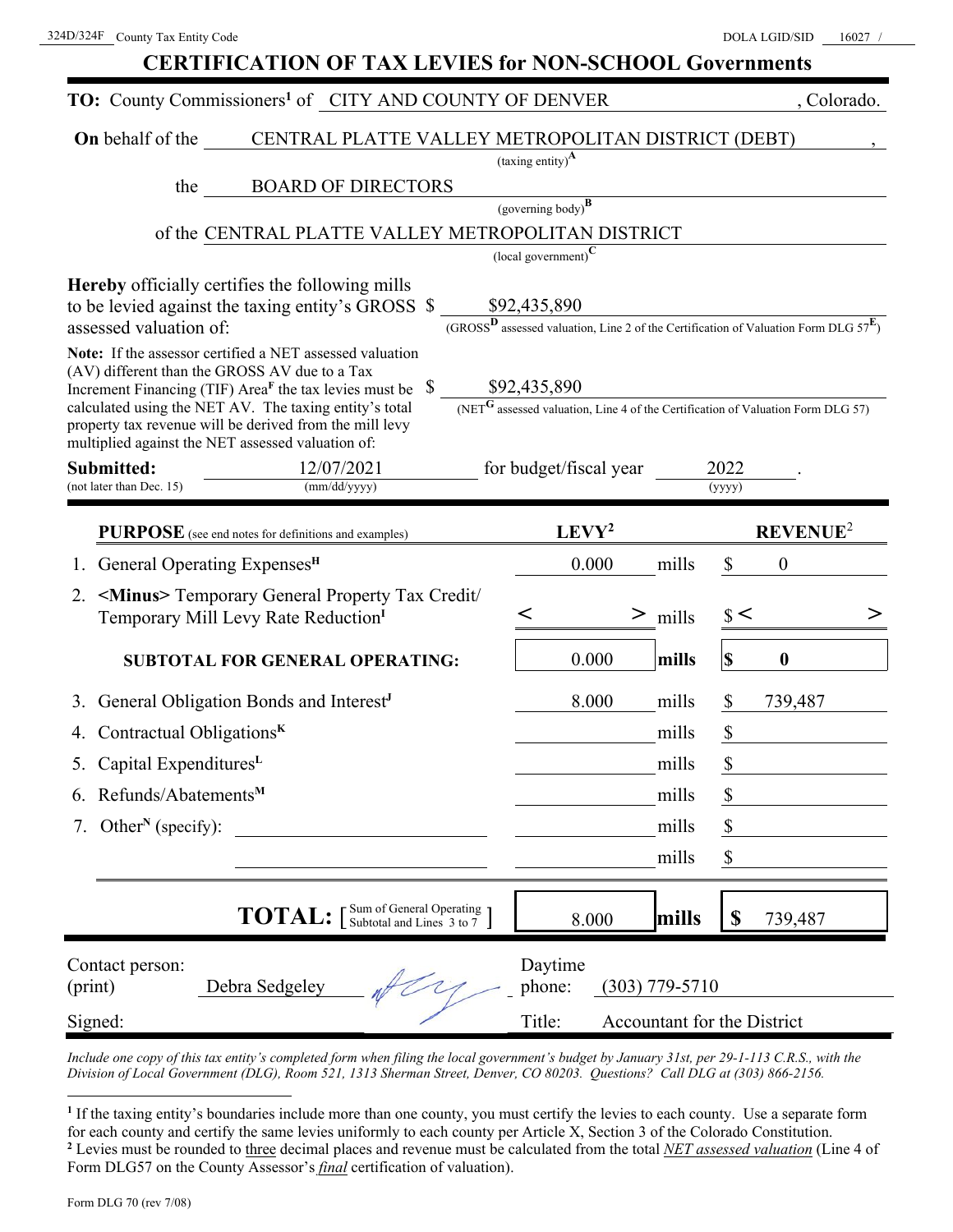## **CERTIFICATION OF TAX LEVIES, continued**

**THIS SECTION APPLIES TO TITLE 32, ARTICLE 1 SPECIAL DISTRICTS THAT LEVY TAXES FOR PAYMENT OF GENERAL OBLIGATION DEBT (32-1-1603 C.R.S.).** Taxing entities that are Special Districts or Subdistricts of Special Districts must certify separate mill levies and revenues to the Board of County Commissioners, one each for the funding requirements of each debt (32-1-1603, C.R.S.) Use additional pages as necessary. The Special District's or Subdistrict's total levies for general obligation bonds and total levies for contractual obligations should be recorded on Page 1, Lines 3 and 4 respectively.

## **CERTIFY A SEPARATE MILL LEVY FOR EACH BOND OR CONTRACT:**

## **LOANS:**

| 1.               | Purpose of Issue:     | General Obligation Refunding Bonds (Combined refunding of Series |  |
|------------------|-----------------------|------------------------------------------------------------------|--|
|                  |                       | 2009A1 and Series 2009A2)                                        |  |
|                  | Series:               | 2013A                                                            |  |
|                  | Date of Issue:        | 10/02/13                                                         |  |
|                  | Coupon Rate:          | Interest rate between 4.010% and 6.000%                          |  |
|                  | Maturity Date:        | 12/01/2038                                                       |  |
|                  | Levy:                 | 8.000                                                            |  |
|                  | Revenue:              | \$739,487                                                        |  |
| 2.               | Purpose of Issue:     |                                                                  |  |
|                  | Series:               |                                                                  |  |
|                  | Date of Issue:        |                                                                  |  |
|                  | Coupon Rate:          |                                                                  |  |
|                  | Maturity Date:        |                                                                  |  |
|                  | Levy:                 |                                                                  |  |
|                  | Revenue:              |                                                                  |  |
|                  | <b>CONTRACTSK:</b>    |                                                                  |  |
| 3.               | Purpose of Contract:  |                                                                  |  |
|                  | Title:                |                                                                  |  |
|                  | Date:                 |                                                                  |  |
|                  | Principal Amount:     |                                                                  |  |
|                  | <b>Maturity Date:</b> |                                                                  |  |
|                  | Levy:                 |                                                                  |  |
|                  | Revenue:              |                                                                  |  |
| $\overline{4}$ . | Purpose of Contract:  |                                                                  |  |
|                  | Title:                |                                                                  |  |
|                  | Date:                 |                                                                  |  |
|                  | Principal Amount:     |                                                                  |  |
|                  | <b>Maturity Date:</b> |                                                                  |  |
|                  | Levy:                 |                                                                  |  |
|                  | Revenue:              |                                                                  |  |

Use multiple copies of this page as necessary to separately report all bond and contractual obligations per 32-1-1603, C.R.S.